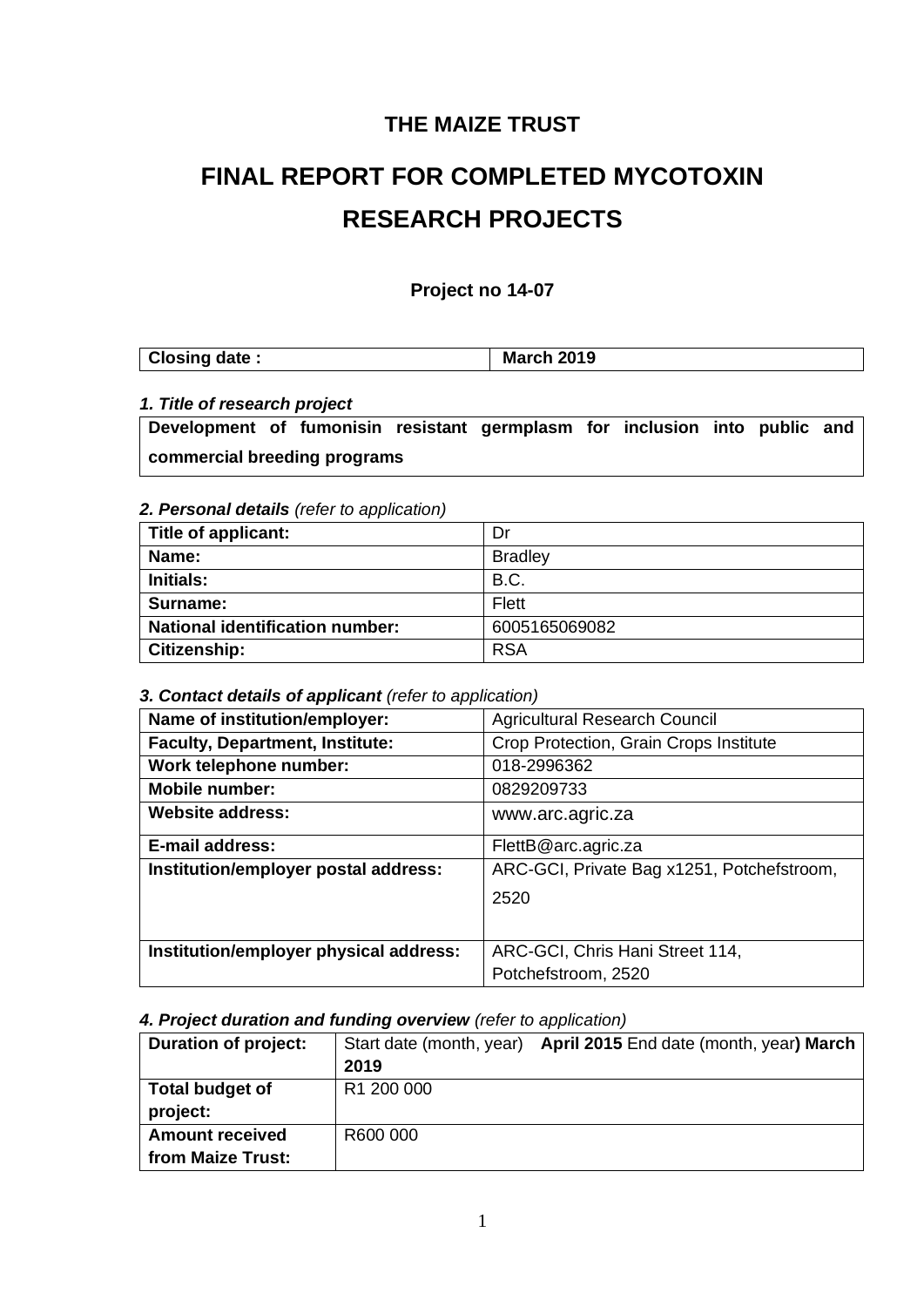| Other sources of<br>funding for this<br>project: | <b>Contributor ARC</b> | <b>Amount received R600 000</b> |
|--------------------------------------------------|------------------------|---------------------------------|
|                                                  |                        |                                 |

#### *5. Summary (description of the project, capturing the main findings; maximum 250 words)*

A trial of elite lines from the ARC-Grain Crops and from IITA, Cimmyt germplasm bank were bulked and stored prior to being planted. These were planted at two localities (Potchefstroom and Makhatini) with one replicate per locality to screen for fumonisin resistance. These lines were planted with a row spacing of 1 m with intra row spacing of 30 cm. Each row was 5 m long. Rows were inoculated with a mixture of four high fumonisin producing *F. verticillioides* isolates, mixed in equal proportions (MRC 826, GCI340, GCI51 and GCI1608). At harvest grain samples were collected from the two field trials of the 393 elite lines and were milled. The milled samples were quantified for fumonisin levels using LCMS at the facility at Stellenbosch University. Lines differed in resistance to fumonisin production and ranged from 0.02 to 39.95 ug/kg.

A trial consisting of the four resistant lines (CML 444, CB 248, CB 290, CB 222), each crossed with 50 randomly selected elite lines was planted in Makhathini in June 2017 in a nursery to increase seed. Test cross hybrids were evaluated at Potchefstroom during the 2017/18 season using a random block design with three replications. Hybrids were inoculated at silk stage using a spore suspension of four high fumonisin producing *F. verticillioides* isolates (MRC 826, GCI340, GCI51 and GCI1608), mixed in equal proportions. The trial was planted with a row spacing of 1 m with intra row spacing of 30 cm. Each row was 10 m long. At harvest grain samples were collected and milled and stored at -20 °C. Samples were then removed and quantified for fumonisin levels using HPLC. The four resistant lines differed significantly one another for fumonisin resistance with CML444 being more susceptible than CB290 and CB222. The crosses did not differ significantly from each other.

## *6. Objectives (refer to application)*

*6.1 Strategic objectives (alignment with Maize Trust objectives)*

| processing].                                                                                                                                                               |       |
|----------------------------------------------------------------------------------------------------------------------------------------------------------------------------|-------|
| Strategic objectives                                                                                                                                                       | Yes/N |
| To support the establishment of the magnitude of mycotoxin contamination of   No<br>maize during the stages of its production, storage, and processing in South<br>Africa. |       |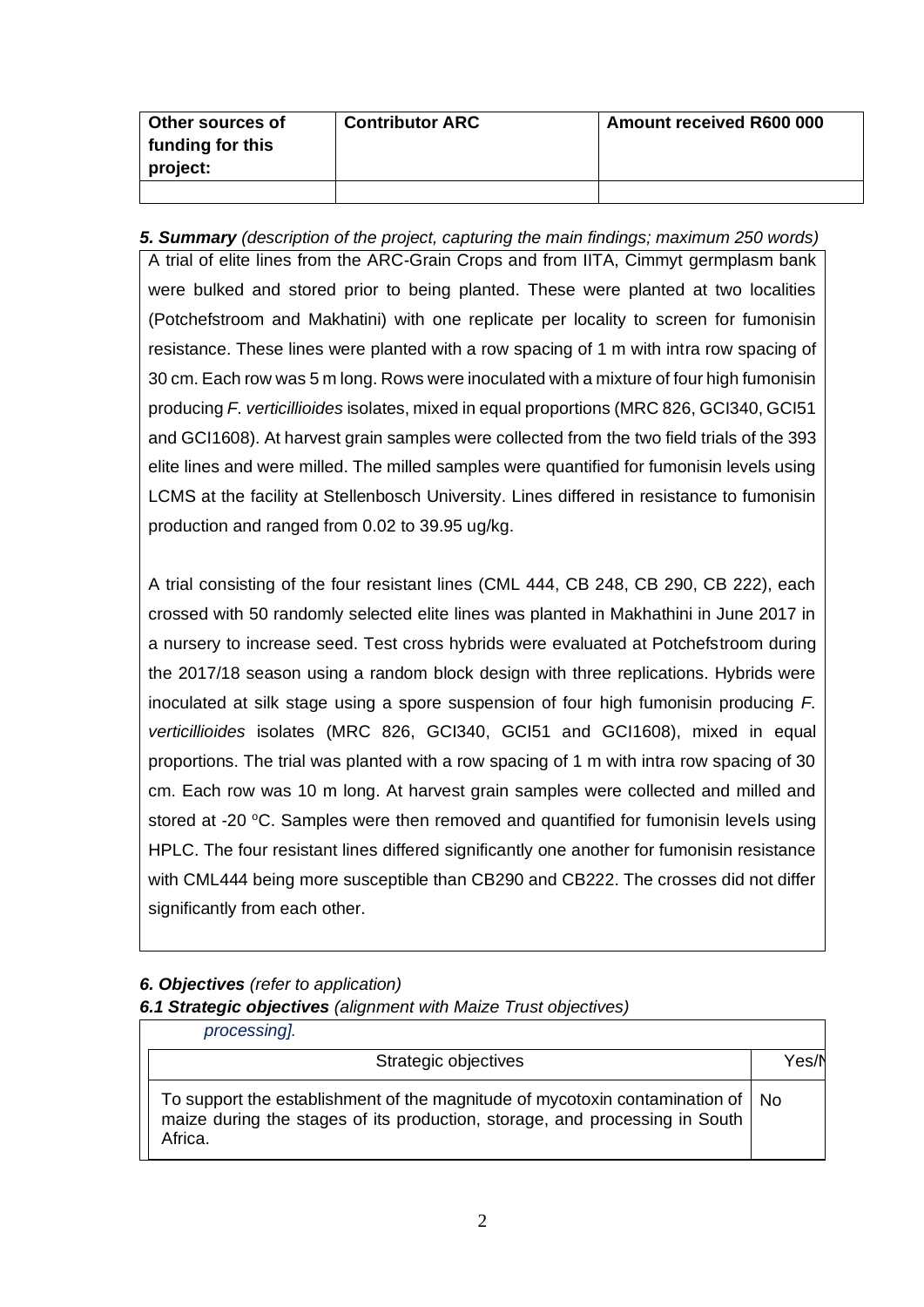| To support the regular monitoring of the occurrence of the fumonisins,<br>aflatoxins, zearalenone, and trichothecenes (DON and NIV) in locally<br>produced and imported maize.                                       | <b>No</b> |  |
|----------------------------------------------------------------------------------------------------------------------------------------------------------------------------------------------------------------------|-----------|--|
| To support the determination of the factors which contribute to mycotoxin<br>contamination during the production (pre-harvest), storage (post-harvest) and<br>processing of maize.                                   | No.       |  |
| To support the development of practical, affordable and environmentally<br>sound methods to manage toxigenic fungi in maize, with particular emphasis<br>on the introduction of resistance in local maize cultivars. | Yes       |  |
| To support the development of sound mycotoxin risk management practices<br>in the maize supply chain to ensure the delivery of safe products to the<br>consumer.                                                     | Yes       |  |

## **6.2. Project objectives** (List main objectives)

This section is to be supported by substantial scientific information and key references (maximum 2000 words)

*Fusarium verticillioides* is a widespread pathogen resulting in Fusarium ear rot (FER) and it can produce fumonisins, which may cause mycotoxicoses in humans and animals. The development of FER and fumonisin resistant cultivars will be a primary strategy in an integrated disease management system. Resistance is an economical and efficient method in reducing FER and fumonisin accumulation in maize and will benefit the whole industry. To achieve the development of resistant cultivars, conventional and transgenic breeding strategies need to be combined. This will include concepts developed in recent projects to develop FER and fumonisin resistant genotypes, agronomically suited to local conditions. Previous collaborative studies (Stellenbosch University, ARC-GCI, CIMMYT, Nairobi University) identified resistant sources in lines CML 444, CB 290, CB 248 and CB 222. This indicated that fumonisin resistance is a reality and can be improved in maize hybrids. Previous studies have focused only on FER symptom development which may not necessarily be related to fumonisin contamination. The proposed study will be the first resistance breeding program in the world that include FER and fumonisins as separate events. This project will be integrated with present collaborative projects.

The following specific objectives have been defined for the proposed project:

• To screen 430 elite lines over 2 localities/seasons to identify and compare new sources of stable resistance to FER and fumonisins. This database will be made available to all breeding programs.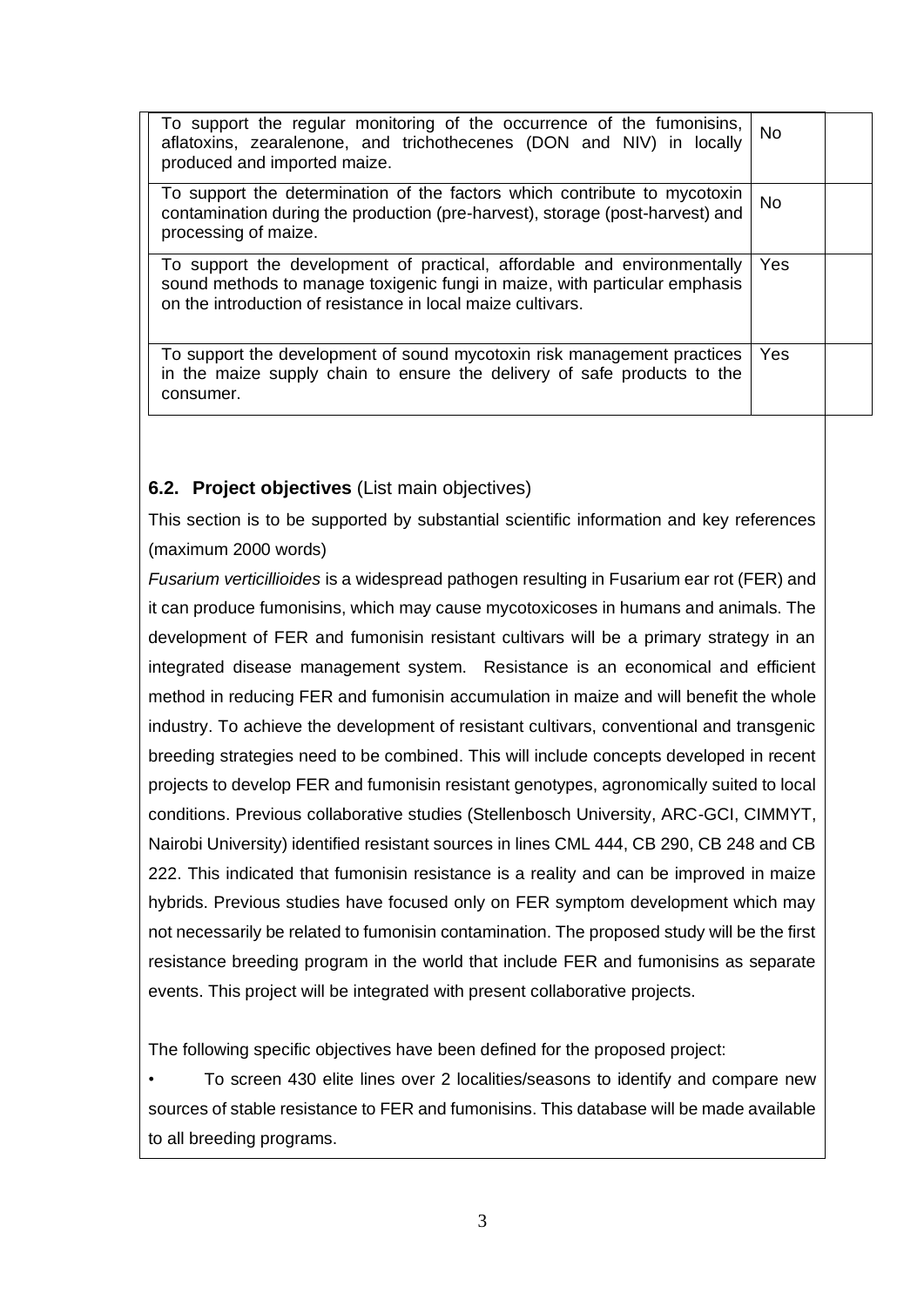• To test hybrids in development using lines characterized in objective 1 to identify fumonisin resistance in hybrid combinations using CML 444, CB 290, CB 248 and CB 222 as primary resistance sources. Further selections can be made of genotypes with required good agronomic traits and fumonisin resistance for future breeding programs.

# *6.2 Project objectives (list main objectives)*

Fusarium verticillioides is a widespread pathogen resulting in Fusarium ear rot (FER) and it can produce fumonisins, which may cause mycotoxicoses in humans and animals. The development of FER and fumonisin resistant cultivars will be a primary strategy in an integrated disease management system. Resistance is an economical and efficient method in reducing FER and fumonisin accumulation in maize and will benefit the whole industry. To achieve the development of resistant cultivars, conventional and transgenic breeding strategies need to be combined. This will include concepts developed in recent projects to develop FER and fumonisin resistant genotypes, agronomically suited to local conditions. Previous collaborative studies (Stellenbosch University, ARC-GCI, CIMMYT, Nairobi University) identified resistant sources in lines CML 444, CB 290, CB 248 and CB 222. This indicated that fumonisin resistance is a reality and can be improved in maize hybrids. Previous studies have focused only on FER symptom development which may not necessarily be related to fumonisin contamination. The proposed study will be the first resistance breeding program in the world that include FER and fumonisins as separate events. This project will be integrated with present collaborative projects.

The following specific objectives have been defined for the proposed project:

- To screen 430 elite lines over 2 localities/seasons to identify and compare new sources of stable resistance to FER and fumonisins. This database will be made available to all breeding programs.
- To test hybrids in development using lines characterized in objective 1 to identify fumonisin resistance in hybrid combinations using CML 444, CB 290, CB 248 and CB 222 as primary resistance sources. Further selections can be made of genotypes with required good agronomic traits and fumonisin resistance for future breeding programs.
- Diallele analysis to determine inheritance of fumonisin resistance.

## *7. Work plan (refer to application) 7.1 Work plan as stated in the application (list main tasks)*

# Screening of elite inbred lines for resistance to fumonisins

In previous studies (MT and CGIAR funded), progress has been made in screening a limited number of lines at a time with some overlap. The studies enabled the determination of the variance between maize lines in terms of fumonisin resistance and included the refinement of screening procedures. This study entailed the screening of 430 selected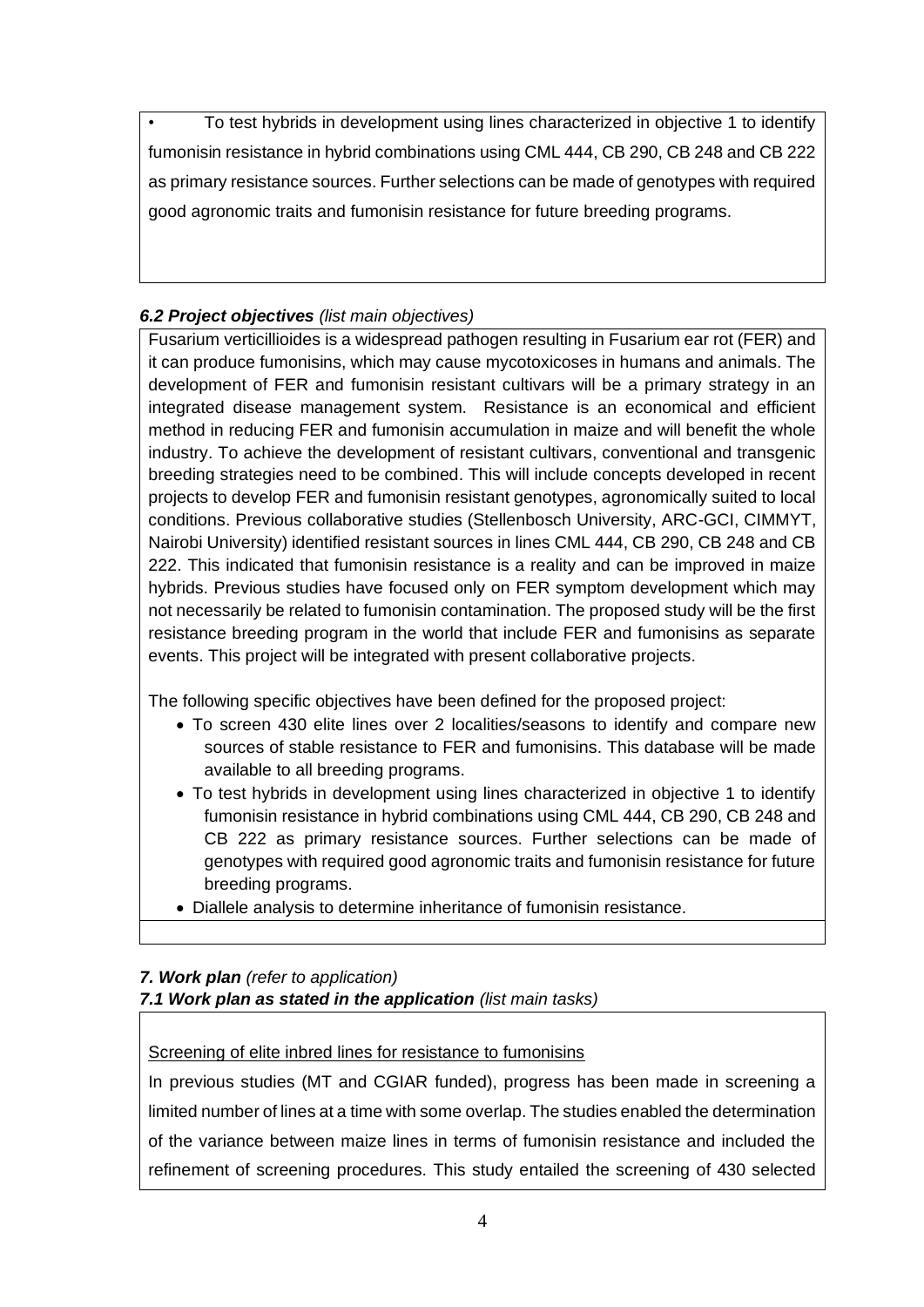elite lines from the national germplasm bank and other sources (IITA, CIMMYT). Firstly, only small quantities were made available and seed had to be increased in the first season. Annually, 430 lines, including 4 checks were screened (Only 1 replicate) over 2 localities (Potchefstroom and Makhatini). Lines were inoculated using a spore suspension of four high fumonisin producing isolates, mixed in equal proportions (MRC 826, GCI340, GCI51 and GCI1608). Plants were inoculated at silking using a syringe, fumonisin levels will be quantified using LCMS.

## Test cross hybrid development and evaluation

Selected elite lines will be crossed to CML 444, CB 290, CB 248 and CB 222 as primary resistance sources. These crosses were made at Makhatini in a season, however there were some issues with pollination as not all lines synchronized. The following season at Potchefstroom some of these crosses were carried out taking time of flowering into account. Test cross hybrids were evaluated at Potchefstroom using a random block design with three replications. Hybrids will be inoculated and fumonisins quantified using HPLC.

# Timeframe:

2<sup>nd</sup> Quarter (Apr - June 2015)

- Harvest first 430 lines that were increased at Potchefstroom, and thresh trial entries.
- Submit biannual report (Oct 2012 Mar 2013) to the Maize Trust.

## 3 rd Quarter (Jul - Sep 2015)

• Mill samples collected. Plan next season's entries for test crosses and screening of 430 lines at Potchefstroom and Makhatini.

Plant the first screening trial at Makhatini for 430 lines

4 th Quarter (Oct - Dec 2014)

- Plant test cross and hybrid screening trials.
	- Maintenance of field trials.
	- Submit biannual report (April Sept 2013) to the Maize Trust.

1 st Quarter (Jan - Apr 2015)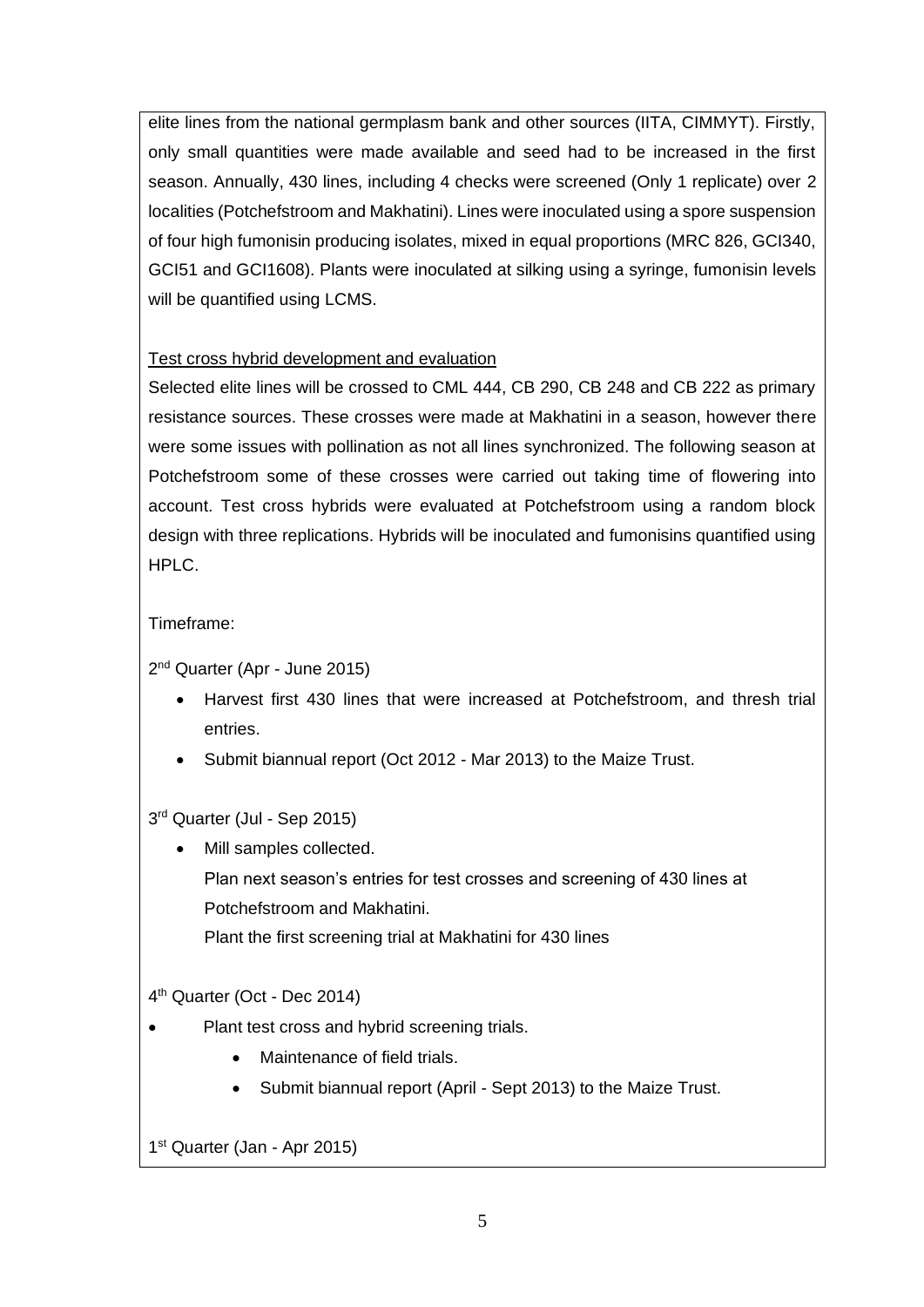• Inoculate test crosses and line screening trials.

• Assist with maintenance of field trials.

2015-2016: Harvest Makhatini lines and thresh, Plant the Potchefstroom trial for screening 430 lines, make crosses at Potchefstroom

2016-2017: Analyse samples of lines screened at Makhatini and Potchefstroom using LCMS, Complete making crosses at Potchefstroom.

2017-2018: Complete data capture of lines screened, Plant crosses at Potchefstroom.

2018-2019 Harvest crosses, thresh and analyse samples using HPLC.

*7.2. Achieved tasks according to the stated work plan (list measurable units as milestones and provide an indication of progress made, e.g. tasks achieved or not [add additional rows if necessary])*

| <b>Milestones</b>            | <b>Achievements</b>                                                                                                                                                                                                                                                                                                                                                                                                                               |
|------------------------------|---------------------------------------------------------------------------------------------------------------------------------------------------------------------------------------------------------------------------------------------------------------------------------------------------------------------------------------------------------------------------------------------------------------------------------------------------|
| Screening of lines           | Mycotoxin analyses and quantification of<br>fumonisin-producing Fusarium fungi<br>completed. Samples were analysed using<br><b>LCMS analysis at Stellenbosch University</b>                                                                                                                                                                                                                                                                       |
| Test cross hybrid evaluation | A trial consisting of four resistant lines<br>(CML 444, CB 248, CB 290 and CB 222),<br>each crossed with 50 susceptible lines was<br>planted in Makhatini to increase seed.<br>Seed from the crosses and parent lines<br>were harvested and planted in<br>Potchefsroom in a random block design<br>with three replicates. These were<br>inoculated as stated above and harvested<br>and milled. HPLC analysis was used to<br>quantify fumonisins. |
|                              |                                                                                                                                                                                                                                                                                                                                                                                                                                                   |

*8. Detailed report covering the research during the full grant period (introduction, methods, results, tables, figures and discussion)*

Introduction

South Africa is the largest maize producer in the Southern African Development Community (SADC), with an average annual production of approximately 11.8 million tons p.a. between 2012 and 2016 (FAO 2018). Over 9000 commercial producers contribute primarily to this production, although small-scale farmers also contribute (Grain 2014).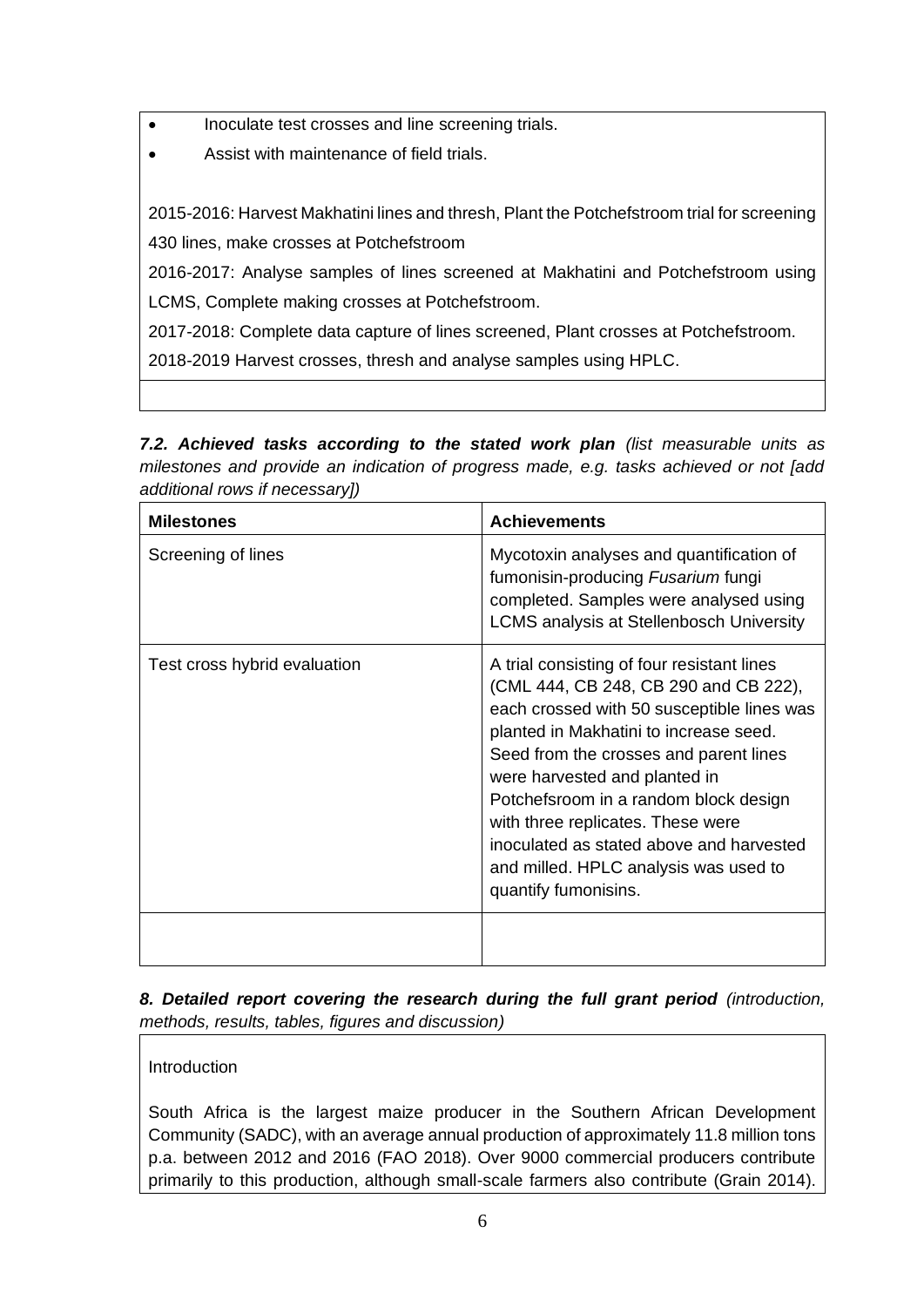South Africa frequently has significant maize surpluses for export to neighboring countries (DAFF 2013), however, adverse growing conditions, variable environmental conditions and destructive pests and pathogens threaten the sustainable cultivation of maize in South Africa. This raises serious concerns regarding food security in the SADC.

One of the important microorganisms associated with maize in South Africa is the fungus *Fusarium verticillioides* (Sacc.) Nirenberg. This pathogen is associated with the crop in all maize growing regions of the world. It is best known for causing Fusarium ear rot (FER), but disease symptoms can range from asymptomatic infection to severe rotting of all plant parts (Munkvold, 2003). Fusarium ear rot occurs under warm and dry environmental conditions and affects commercial, emerging and subsistence farmers, resulting in reduced grain quality and yield losses (Marin, *et al*. 1999, White 1999, Munkvold 2003). More concerning is the production of fumonisins that possess cancer-promoting properties (IARC 2002).

Fumonisins have been related to oesophageal cancer in rural areas in South Africa (Rheeder *et al*. 1992; IARC 2002) and have been implicated in human birth defects (Marasas *et al*. 2004). Fumonisins further cause leukoencephalomalacia in equine animals (Kellerman *et al*. 1990), pulmonary oedema in pigs (Harrison et al. 1990) and immuno-suppression in chickens (Marijanovic *et al*. 1991; Qureshi and Hagler 1992). Since fumonisins can be found in both symptomatic and asymptomatic kernels, minimising fumonisin accumulation in maize has become a priority in food safety research. The widespread incidence of fumonisins in maize and maize-based products intended for human and animal consumption have resulted in a number of countries introducing maximum tolerable levels for the fumonisins (Bolger *et al*. 2001; NGFA 2011). Grain produced commercially, and in certain rural areas in South Africa, has been observed with fumonisin levels in excess of South African maximum tolerable limits (4000 µg/kg for processed maize; 2000 µg/kg for human consumption) (Shephard *et al*. 2007; Shephard 2008; Ncube *et al*. 2011; Boutigny *et al*. 2012; Janse van Rensburg *et al*. 2015; Government Gazette of South Africa 2016). Due to the high fumonisin levels detected in South African grain, management methods are concentrated on improving host resistance. Locally adapted breeding material and tropical germplasm has recently been assessed for resistance to FER and fumonisin contamination (Small *et al*. 2012; Rose *et al*. 2016, 2017). These lines and crosses could be utilised in a resistance-breeding programme for the development of resistance varieties.

The planting of resistant cultivars, as part of an integrated disease management strategy, is regarded as an economical and effective approach to reduce FER and minimise the risk of fumonisin accumulation in maize (Harrison *et al*. 1990; Munkvold and Desjardins 1997; Schjøth *et al*. 2008). Sources with good resistance are needed for the development of cultivars resistant to *F. verticillioides* and fumonisin contamination (King and Scott 1981). However, increased screening of lines and crosses of elite lines to resistant sources is still essential in the development of resistant breeding material and cultivars.

It is, therefore, crucial to develop maize cultivars with broad adaptability that are stable in their expression of disease resistance. Alternatively, breeding material and hybrids should be evaluated in multi-environment trials to determine new sources of resistance. This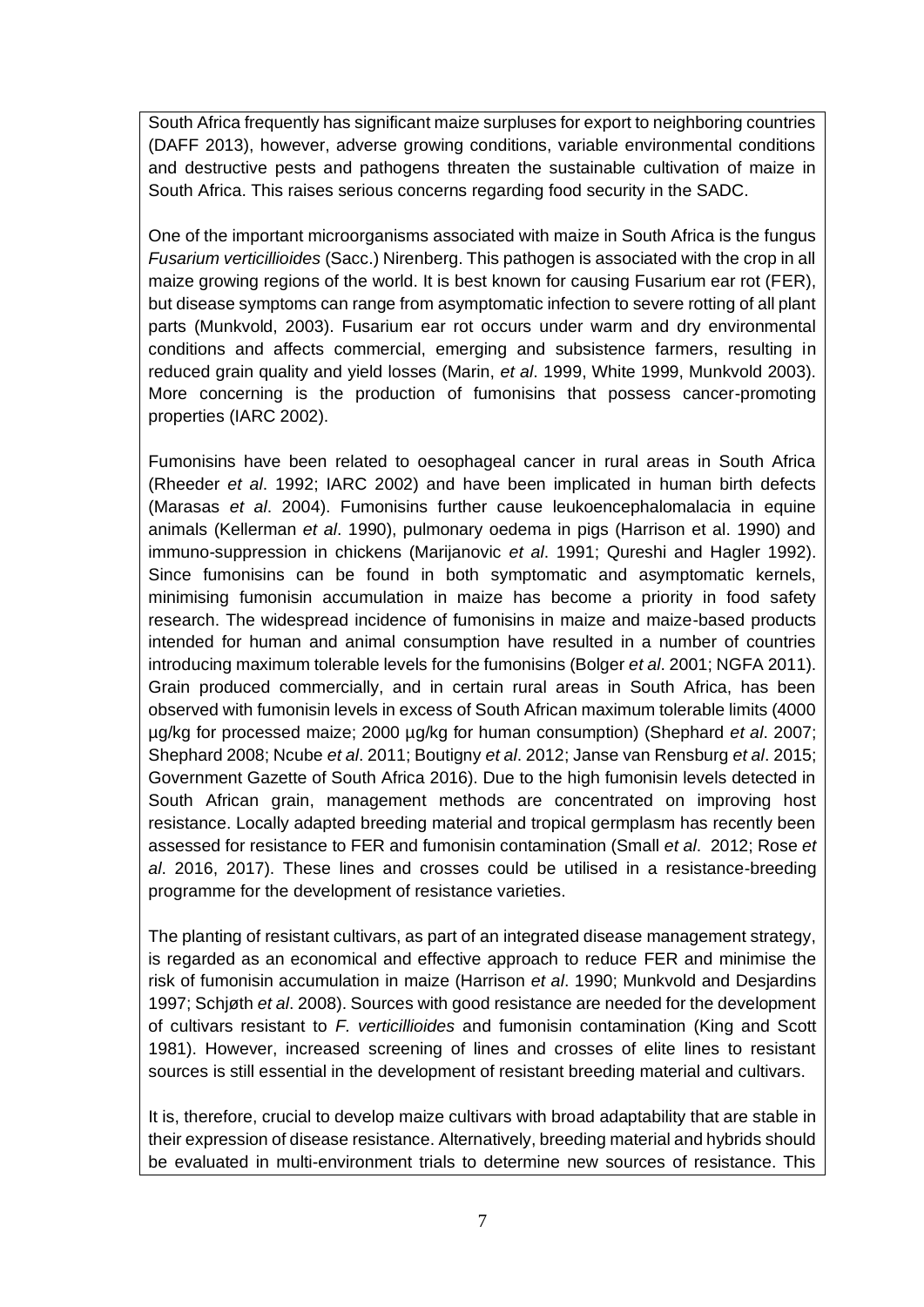involves the identification of resistant inbred lines for breeding purposes by evaluating such lines. The aim of this study, therefore, was to evaluate 430 lines and F1 hybrids derived from fumonisin- resistant inbred lines, previously identified in South Africa, and crossed with elite lines for improved resistance to FER and fumonisin accumulation in South Africa. The performance of each genotype was measured for fumonisin contamination, no yield data was recorded.

#### Material and methods

Maize inbred lines previously characterised for their response to FER and fumonisin accumulation (Small *et al*. 2012; Rose *et al*. 2016, 2017) and previously identified as elite lines used in ARC-GCI breeding programs (Table 1) were used in this study. In the first study 430 lines were screened and in the second study F1 hybrids were generated (Table 2) by crossing each of 4 resistant sources to 50 elite lines. The 430 elite lines were field evaluated at two locations in South Africa; namely Potchefstroom (grid reference: 26°730S, 27°070E; altitude, 1 349 m.a.s.l.) and Makhatini (grid reference: 22°390S, 32°170E; altitude, 77 m.a.s.l.). Potchefstroom is in a dry and warm region, while Makhatini is in a high humidity hot region of the South African maize-production area. The 430 inbred lines were initially planted to bulk up adequate seed for screening and to make the necessary crosses. The 430 inbred lines were screened initially at Makhatini where a single replicate screening trial was planted with 1m inter and 30cm intra row spacing's. This was then repeated in a single replicate trial at Potchefstroom with 1.2 m inter row and 30 cm intra row spacing's. Field trials at Potchefstroom were conducted under dryland conditions where moisture stress was monitored and overhead irrigation performed when necessary. The Makhatini trials were conducted under overhead irrigation and watered twice weekly. Standard maize field practices were used at each locality to fertilise and keep trials free of weeds. Trials were harvested at approximately 12 % grain moisture and stored at -4°C until fumonisin analysis using LCMS at Stellenbosch University could be carried out.

|                |               |               |                | <b>CBY 323LM-</b> |
|----------------|---------------|---------------|----------------|-------------------|
| CB 334         | CB 250        | CB 295        | CB 406         | 1822              |
|                |               |               |                | <b>CBY 313LM-</b> |
| CB 321         | CB 255        | CB 399        | <b>CB 407</b>  | 1812              |
|                |               |               |                | <b>CBY 376LM-</b> |
| CB 343         | <b>CB 310</b> | <b>CB 197</b> | <b>CB 410</b>  | 1875              |
|                |               |               |                | <b>CBY 377LM-</b> |
| <b>CB 318</b>  | CB 301        | CB 198        | CB 125         | 1876              |
|                |               |               |                | <b>CBY 394LM-</b> |
| CB246          | CB 312        | CB 393        | CBY 008LM-1507 | 1893              |
| <b>CBY 291</b> | CB 213        | CB 220        | CBY 011LM-1510 | CB 235            |
| <b>CBY 222</b> | CB 221        | <b>CB 378</b> | CBY 017LM-1516 | CB 343            |
| <b>CBY 202</b> | CB 219        | CB 391        | CBY 020LM-1519 | CB 302            |
| <b>CBY 201</b> | CB 300        | CB 392        | CBY 022LM-1521 | CB 322            |
| <b>CBY 182</b> | CB 307        | CB 330        | CBY 024LM-1523 | CB 221            |

Table 1: Four hundred and thirty elite lines planted in Makhathini and Potchefstroom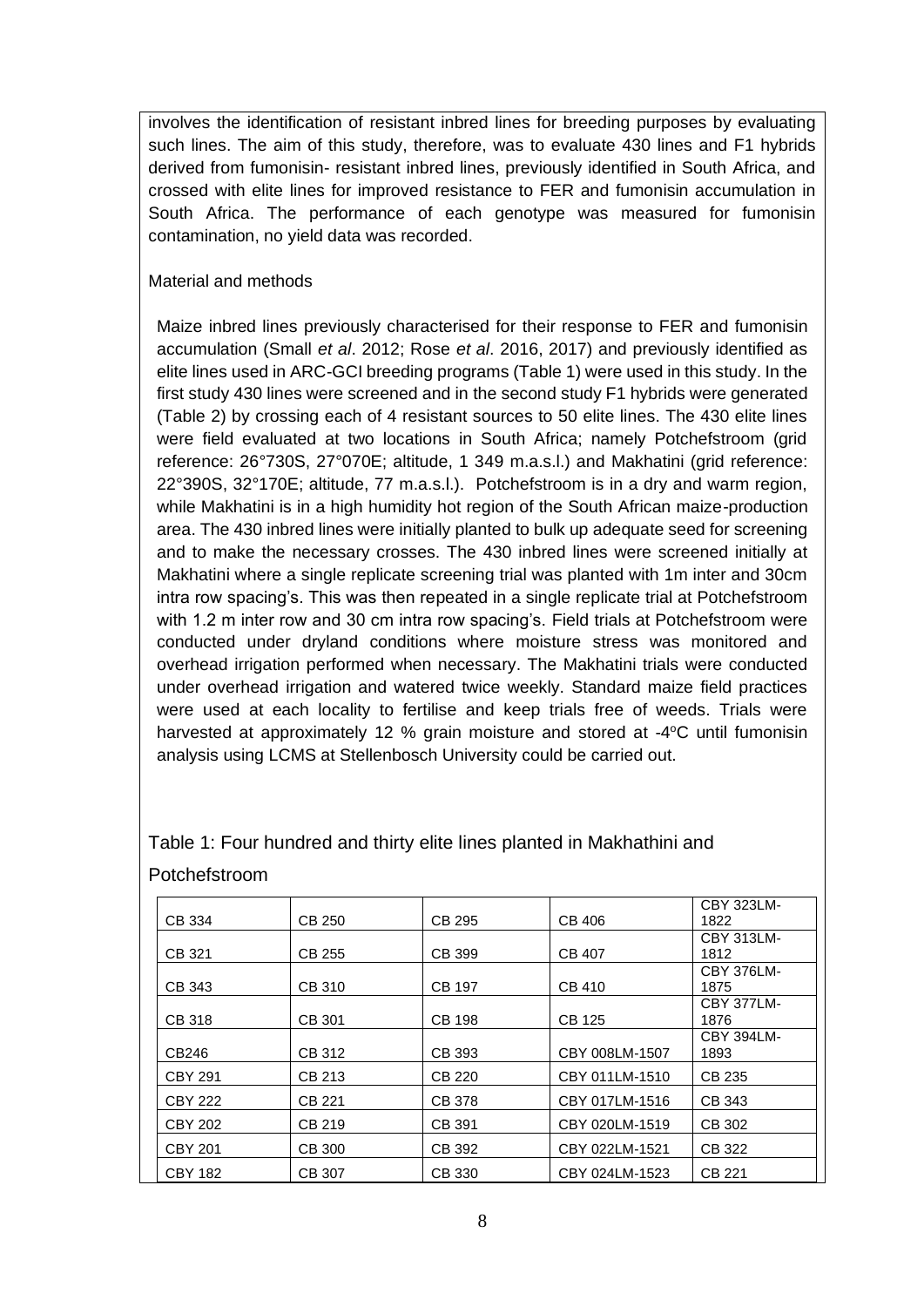| <b>CBY 175</b>          | CB 311           | CB 353                                         | CBY 025LM-1524                   | <b>CB 222</b>                                  |
|-------------------------|------------------|------------------------------------------------|----------------------------------|------------------------------------------------|
| <b>CBY 171</b>          | CB 315           | CB 356                                         | CBY 032LM-1531                   | CB 236                                         |
| <b>CBY 168</b>          | CB 316           | <b>CB 360</b>                                  | CBY 030LM-1529                   | CB 248                                         |
| <b>CBY 166</b>          | CB 317           | CB 365                                         | CBY 033LM-1837                   | <b>CB 260</b>                                  |
| <b>CBY 163</b>          | CB 238           | CB 366                                         | CBY 038LM-1537                   | CB 293                                         |
| <b>CBY 162</b>          | CB 249           | CB 379                                         | CBY 040LM-1539                   | CB 305                                         |
| <b>CBY 157</b>          | CB 256           | CB 305                                         | CBY 041LM-1540                   | CB 309                                         |
| CBY 001                 | CB 200           | CB 354                                         | CBY 043LM-1542                   | CB 318                                         |
| CBY <sub>23</sub>       | CB 209           | CB 355                                         | CBY 044LM-1543                   | CB 327                                         |
| <b>CBY 14</b>           | CB 215           | CB 358                                         | CBY 046LM-1545                   | CB 331                                         |
| CBY 8                   | CB 223           | CB 359                                         | CBY 050LM-1549                   | CB 344                                         |
| CBY 24                  | CB 232           | CB 364                                         | CBY 047LM-1546                   | CB 389                                         |
| <b>CBY 45</b>           | <b>CB 247</b>    | CB 374                                         | CBY 051LM-1550                   | CBY 004LM-<br>1503                             |
| <b>CBY 81</b>           | CB 234           | CB 323                                         | CBY 052LM-1551                   | CBY 007LM-<br>1506                             |
| <b>CBY 101</b>          | CB 319           | CB 338                                         | CBY 053LM-1552                   | CBY 009LM-<br>1508                             |
| <b>CBY 113</b>          | CB 320           | CB 347                                         | CBY 054LM-1553                   | CBY 013LM-<br>1512                             |
| <b>CBY 122</b>          | CB 333           | CB 381                                         | CBY 057LM-1556                   | CBY CBYLM-<br>1511                             |
| <b>CBY 149</b>          | CB 336           | CB 382                                         | CBY 060LM-1559                   | CBY015LM-<br>1514                              |
| CB 299                  | CB 337           | CB 384                                         | CBY 063LM-1562                   | CBY 023LM-<br>1522<br>CBY 059LM-               |
| CB 302                  | CB 339           | CB 386                                         | CBY 064LM-1563                   | 1558                                           |
| CB 313                  | CB 341           | <b>CB 388</b>                                  | CBY 065LM-1564                   | CBY 087LM-<br>1586                             |
| CB 258                  | CB 344           | CB 394                                         | CBY 066LM-1565                   | CBY 089LM-<br>1588                             |
| <b>CB 340</b>           | CB 349           | CB 395                                         | CBY 067LM-1566                   | CBY 092LM-<br>1591                             |
| CB 235                  | CB 350           | CB 396                                         | CBY 068LM-1567                   | CBY 096LM-<br>1595                             |
| CB 308                  | CB 352           | CB 397                                         | CBY 069LM-1568                   | CBY 005LM-<br>1504                             |
| CB 237                  | CB 306           | CB 398                                         | CBY 071LM-1570                   | CBY 062LM-<br>1561                             |
|                         |                  |                                                |                                  | <b>CBY 104LM-</b>                              |
| <b>CB 244</b><br>CB 239 | CB 373<br>CB 390 | <b>CB 400</b><br>CB 404                        | CBY 072LM-1571<br>CBY 074LM-1573 | 1603<br><b>CBY 110LM-</b><br>1609              |
| CB 236                  | CB 394           | CB 405                                         | CBY 075LM-1574                   | <b>CBY 114LM-</b><br>1613                      |
| CBY 082LM1581           | CBY 208LM-1707   | <b>CBY 306LM-</b><br>1805                      | <b>CED 69</b>                    | <b>CBY 113LM-</b><br>1612                      |
| CBY 099LM-1598          | CBY211LM-1710    | CBY 319LM-<br>1818                             | CED 83-CN00/122-<br>2            | <b>CBY 127LM-</b><br>1626                      |
| CBY 079LM-1578          | CBY 216LM-1715   | CBY 322LM-<br>1821                             | <b>CED 081</b>                   | <b>CBY 140LM-</b><br>1639                      |
| CBY 081LM-1580          | CBY218LM-1717    | <b>CBY 325LM-</b><br>1824<br><b>CBY 326LM-</b> | <b>CED 90</b>                    | <b>CBY 149LM-</b><br>1648<br><b>CBY 131LM-</b> |
| CBY 080LM-1579          | CBY 221LM-1720   | 1825                                           | <b>CED 102</b>                   | 1630                                           |
| CBY 095LM-1594          | CBY 233LM-1732   | CBY 331LM-<br>1830                             | <b>CED 109</b>                   | CBY 143LM-<br>1642                             |
| CBY 097LM-1596          | CBY 236LM-1735   | CBY 332LM-<br>1831                             | <b>CED 142</b>                   | <b>CBY 121LM-</b><br>1620                      |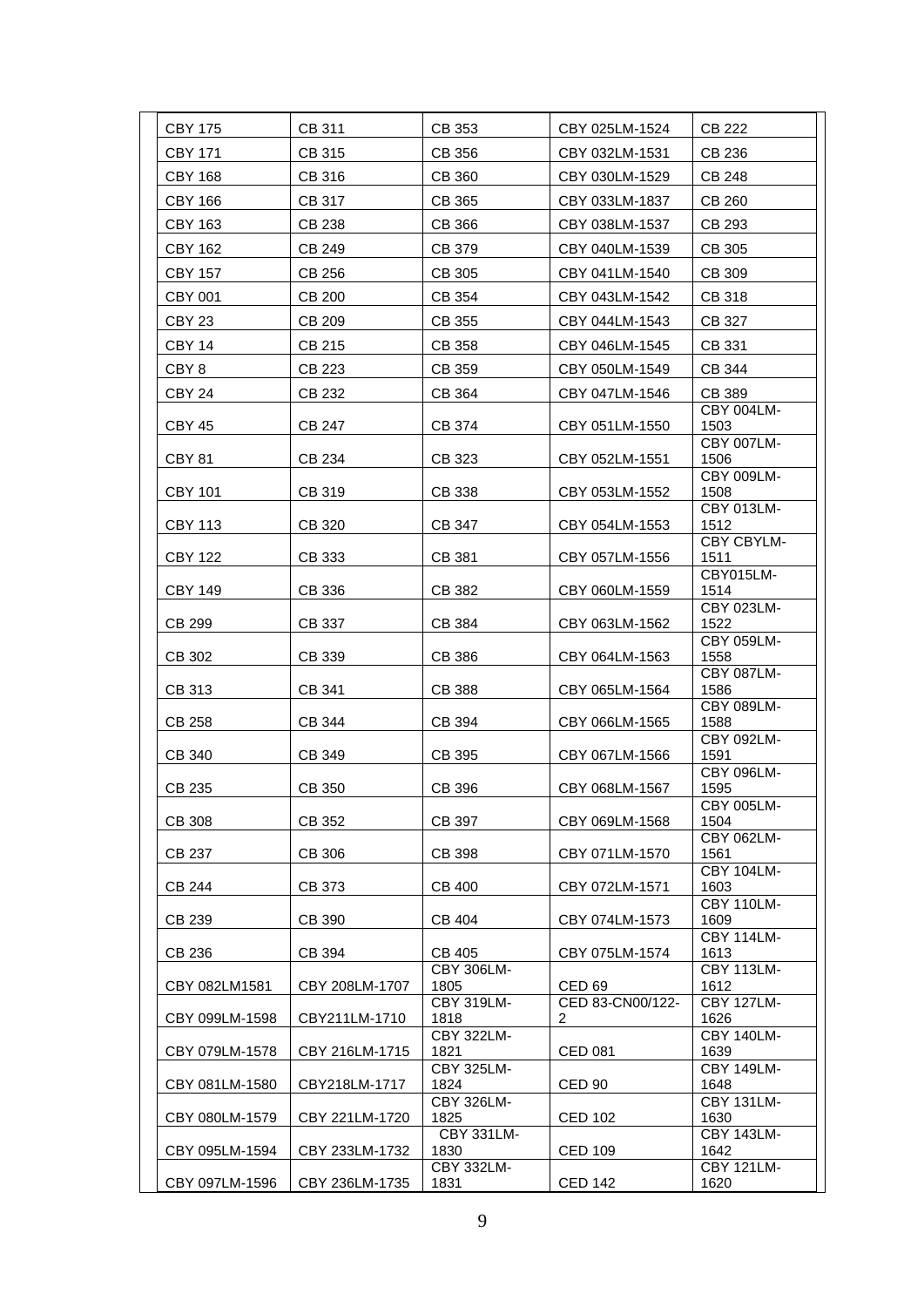|                |                   | CBY 333LM-                |                   | CBY 146LM-                |
|----------------|-------------------|---------------------------|-------------------|---------------------------|
| CBY 098LM-1597 | CBY 237LM-1736    | 1832                      | <b>CED 143</b>    | 1645                      |
|                |                   | CBY 334LM-                |                   | <b>CBY 156LM-</b>         |
| CBY 101LM-1600 | CBY 242LM-1741    | 1833<br><b>CBY 335LM-</b> | <b>CED 144</b>    | 1655<br><b>CBY 210LM-</b> |
| CBY 102LM-1601 | CBY 243LM-1742    | 1834                      | <b>CED 150</b>    | 1709                      |
|                |                   | <b>CBY 337LM-</b>         |                   | <b>CBY 134LM-</b>         |
| CBY 103LM-1602 | CBY 246LM-1745    | 1836<br><b>CBY 338LM-</b> | <b>CED 167</b>    | 1633<br><b>CBY 281LM-</b> |
| CBY 104LM-1604 | CBY 247LM-1746    | 1837                      | <b>CED 168</b>    | 1780                      |
| CBY 106LM-1605 | CBY 245LM-1744    | <b>CBY 340LM-</b><br>1839 | <b>CED 173</b>    | <b>CBY 283LM-</b><br>1782 |
|                |                   | <b>CBY 347LM-</b>         |                   | CBY 299LM-                |
| CBY 108LM-1607 | CBY 248LM-1747    | 1846                      | <b>CED 209</b>    | 1798                      |
| CBY 109LM-1608 | CBY 249LM-1748    | CBY 353LM-<br>1852        | <b>CED 212</b>    | <b>CED 31</b>             |
|                |                   | <b>CBY 358LM-</b>         |                   |                           |
| CBY 112LM-1611 | CBY 249LM-1753    | 1857<br><b>CBY 362LM-</b> | <b>CED 217</b>    | CED <sub>38</sub>         |
| CBY 115LM-1614 | CBY 258LM-1757    | 1861                      | <b>CED 101</b>    | <b>CED 078</b>            |
|                |                   | <b>CBY 371LM-</b>         |                   |                           |
| CBY 116LM-1615 | CBY 271LM-1770    | 1870<br><b>CBY 374LM-</b> | CED 005           | <b>CED 091</b>            |
| CBY 122LM-1621 | CBY 273LM-1772    | 1873                      | <b>CED 105</b>    | <b>CED 114</b>            |
|                |                   | <b>CBY 375LM-</b>         |                   |                           |
| CBY 124LM-1623 | CBY 275LM-1774    | 1874<br><b>CBY 399LM-</b> | <b>CED 110</b>    | <b>CED 142</b>            |
| CBY 125LM-1624 | CBY 279LM-1778    | 1898                      | <b>CED 112</b>    | <b>CED 172</b>            |
|                |                   | <b>CBY 400LM-</b>         |                   |                           |
| CBY 129LM-1628 | CBY 298LM-1797    | 1899<br>CBY 401LM-        | <b>CED 201</b>    | <b>CED 174</b>            |
| CBY 154LM-1653 | <b>CBY 004</b>    | 1900                      | CED <sub>69</sub> | <b>CED 210</b>            |
| CBY 155LM-1654 | CBY <sub>25</sub> | CBY 403LM-<br>1902        | <b>CED 207</b>    | CBY 073LM-<br>1572        |
|                |                   | CBY 406LM-                |                   | <b>CBY 076LM-</b>         |
| CBY 159LM-1658 | CBY 056LM-1555    | 1905                      | <b>CED 208</b>    | 1575                      |
| CBY 161LM-1660 | CBY 100LM-1593    | CBY 407LM-<br>1906        | <b>CED 222</b>    | <b>CBY 077LM-</b><br>1576 |
|                |                   | <b>CBY 415LM-</b>         |                   | CBY 079LM-                |
| CBY163LM-1662  | CBY 111LM-1610    | 1914                      | <b>CED 223</b>    | 1578                      |
| CBY 164LM-1663 | CBY 117LM-1616    | <b>CBY 416LM-</b><br>1915 | <b>CED 224</b>    |                           |
|                |                   | CBY 419LM-                |                   |                           |
| CBY 165LM-1664 | CBY 123LM-1622    | 1918<br><b>CBY 355LM-</b> | CED 225           |                           |
| CBY 166LM-1665 | CBY 133LM-1632    | 1854                      | <b>CED 227</b>    |                           |
|                |                   | <b>CBY 327LM-</b>         |                   |                           |
| CBY 169LM-1668 | CBY136LM-1635     | 1826                      | <b>CED 231</b>    |                           |
| CBY 170LM-1669 | CBY 139LM-1638    | CED <sub>4</sub>          | CBY 014LM-1513    |                           |
| CBY 172LM-1671 | CBY 144LM-1643    | CED <sub>8</sub>          | CBY 020LM-1819    |                           |
| CBY 173LM-1672 | CBY 148LM-1647    | CED <sub>22</sub>         | CBY 082LM-1581    |                           |
| CBY 174LM-1673 | CBY 157LM-1656    | CED <sub>29</sub>         | CBY 093LM-1592    |                           |
| CBY 175LM-1674 | CBY 158LM-1657    | CED 030                   | CBY 132LM-1631    |                           |
| CBY 177LM-1676 | CBY 203           | CED 033                   | CBY 201LM-1700    |                           |
| CBY 180LM-1679 | CBY 210LM-1709    | CED 035                   | CBY 203LM-1702    |                           |
| CBY 181LM-1680 | CBY 219LM-1918    | CED 037                   | CBY 207LM-1706    |                           |
| CBY 182LM-1681 | CBY 223LM-1722    | <b>CED 005</b>            | CBY 215LM-1714    |                           |
| CBY 184LM-1683 | CBY 234LM-1733    | <b>CED 008</b>            | CBY 235LM-1734    |                           |
| CBY 190LM-1689 | CBY 241LM-1740    | <b>CED 074</b>            | CBY 244LM-1734    |                           |
| CBY 192LM-1691 | CBY 272LM-1771    | <b>CED 077</b>            | CBY 269LM-1768    |                           |
|                |                   |                           |                   |                           |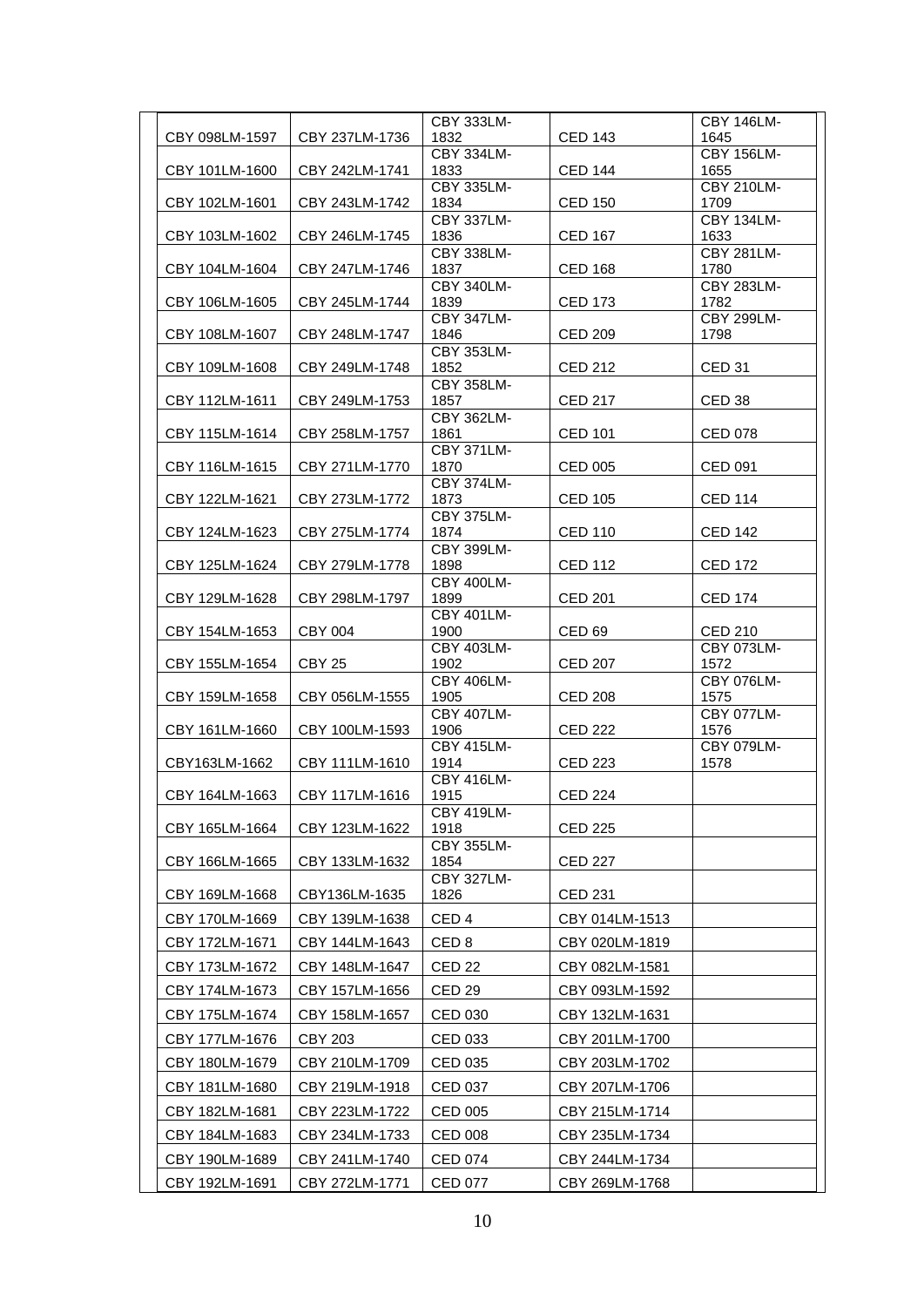| CBY 200LM-1699 | CBY 277LM-1776 | CED 67 | CBY 280LM-1779 |  |
|----------------|----------------|--------|----------------|--|
| CBY 205LM-1704 | CBY298LM-1795  | CED 68 | CBY 311LM-1810 |  |
| CBY 206LM-1705 | CBY 301LM-1800 | CED 94 | CED 323        |  |

Table 2: List of 50 susceptible lines which were crossed with four resistant lines

|                | Lines to cross |    |                   |    |               |    |               |    |               |
|----------------|----------------|----|-------------------|----|---------------|----|---------------|----|---------------|
| 1              | <b>CB258</b>   | 11 | CBY <sub>24</sub> | 21 | CB250         | 31 | CB237         | 41 | <b>CBY258</b> |
| 2              | CB299          | 12 | GP367             | 22 | CBY216        | 32 | <b>CBY044</b> | 42 | CB236         |
| 3              | CB246          | 13 | CBY103            | 23 | <b>CBY102</b> | 33 | CB223         | 43 | <b>CBY122</b> |
| 4              | CB192          | 14 | CBY163            | 24 | CB197         | 34 | <b>CB238</b>  | 44 | CB302         |
| 5              | <b>CBY243</b>  | 15 | CB244             | 25 | <b>CBY333</b> | 35 | CB320         | 45 | <b>CB220</b>  |
| 6              | CB209          | 16 | <b>CBY248</b>     | 26 | CB301         | 36 | <b>CB308</b>  | 46 | <b>CBY184</b> |
| 7              | CB319          | 17 | <b>CBY374</b>     | 27 | <b>CB200</b>  | 37 | CB198         | 47 | <b>CB300</b>  |
| 8              | CB215          | 18 | CB249             | 28 | CB255         | 38 | CB315         | 48 | CB235         |
| 9              | CB232          | 19 | <b>CBY331</b>     | 29 | CB239         | 39 | CB219         | 49 | <b>CBY326</b> |
| 10             | CB182          | 20 | CBY169            | 30 | CB249         | 40 | CB256         | 50 | CB310         |
|                |                |    |                   |    |               |    |               |    |               |
|                |                |    |                   |    |               |    |               |    |               |
| Four           |                |    |                   |    |               |    |               |    |               |
|                | resistant      |    |                   |    |               |    |               |    |               |
| Lines          |                |    |                   |    |               |    |               |    |               |
| 1              | <b>CML444</b>  |    |                   |    |               |    |               |    |               |
| $\overline{2}$ | <b>CB248</b>   |    |                   |    |               |    |               |    |               |
| 3              | CB290          |    |                   |    |               |    |               |    |               |
| 4              | <b>CB222</b>   |    |                   |    |               |    |               |    |               |

The parental resistant inbred lines (CML 444, CB 248, CB 290 and CB 222) were crossed, at both Makhatini and Potchefstroom to make up adequately bulked seed, with 50 elite lines to make F1 hybrids which were planted in a randomised complete block design with three replications per entry at Potchefstroom. Field trials at Potchefstroom and Makhatini were conducted as explained above. Seed was similarly stored at -4°C until fumonisins could be quantified using HPLC.

Artificial inoculation and grain evaluation

Maize ears in both the line screening and screening of F1 crosses were artificially inoculated with *F. verticillioides* isolates mixed in equal proportions (MRC 826, GCI340, GCI51 and GCI1608) according to Small et al. (2012). Maize plants were left to dry in the field, followed by hand-harvesting of each experimental plot, when grain reached 12 % moisture content. Ears were shelled and grain samples were stored as previously mentioned. When space was available to do fumonisin analysis a sample (250 g) was processed to flour until fumonisin extractions were performed.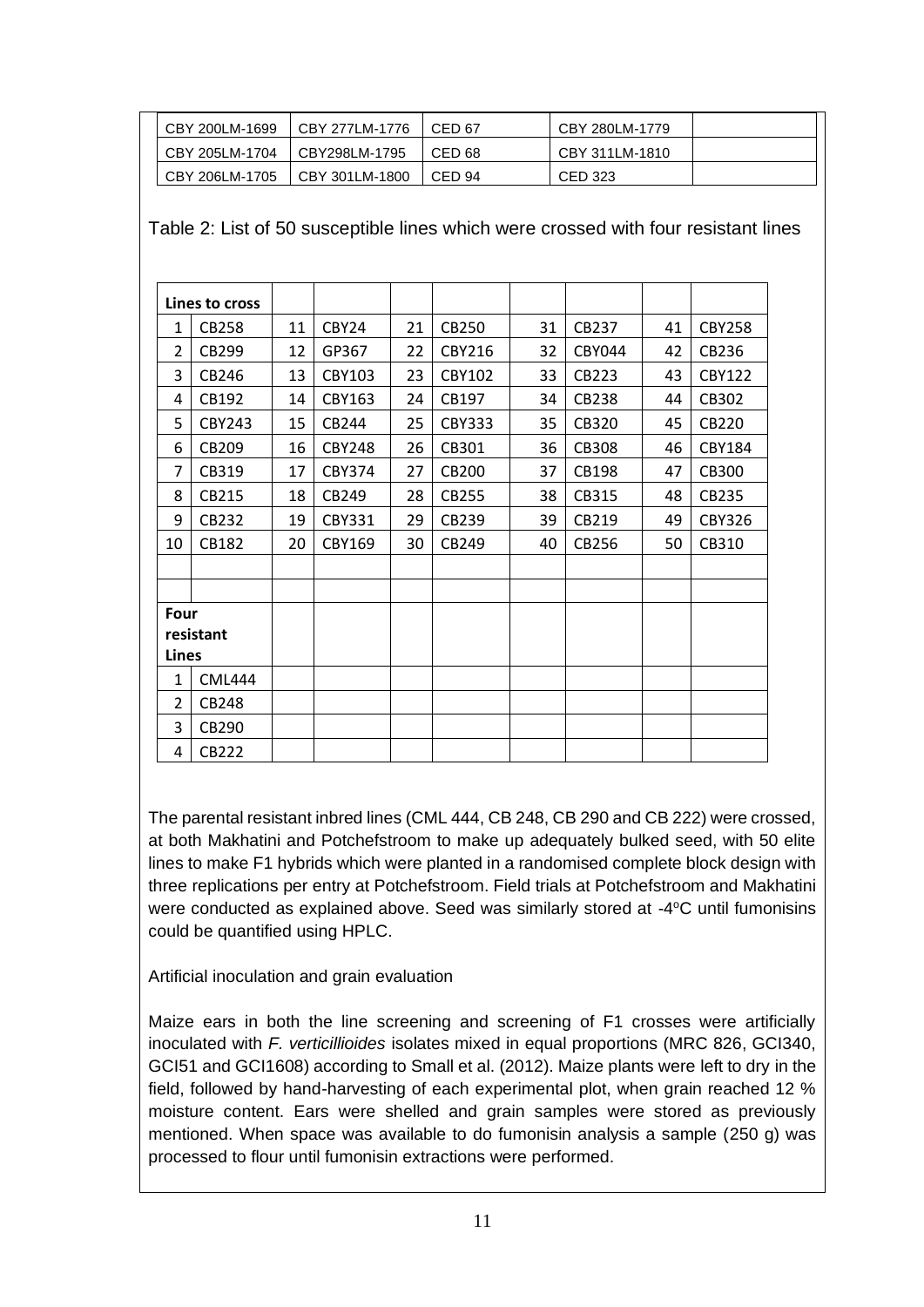Fumonisin analysis of the lines study

Fumonisin  $B^1$ ,  $B^2$  and  $B^3$  levels in milled grain were determined by liquid chromatography tandem mass spectrometry analysis according to Rose et al. (2016, 2017). Ninety-five percent pure standards of fumonisin B<sup>1</sup> (10 mg), B<sup>2</sup> (10 mg), and B<sup>3</sup> (1 mg), were obtained from the Medical Research Council- Programme on Mycotoxins and Experimental Carcinogenesis, South Africa. Calibration standards ranged between 50 and 2000 µg/kg  $(FB<sup>1</sup>$  and FB<sup>2</sup>) and between 5 and 2000  $\mu$ g/kg for FB3. The minimum limit of detection was 20  $\mu$ g/kg, 0.002  $\mu$ g/kg and 0.02  $\mu$ g/kg for FB<sup>1</sup>, FB<sup>2</sup> and FB<sup>3</sup>, respectively. Samples were analysed by the Central Analytical Facility (Mass spectrometry unit), Stellenbosch University.

Fumonisin analysis of the F1 cross study

Fumonisins were analysed using the HPLC-VICAM method (Janse van Rensburg *et al*., 2015). Fumonisin standards were obtained from CPUT. To generate a standard curve, standards were evaporated and reconstituted with a calibration standard solution ranging from 310 to 5000 µg/kg. Fluorescence was performed at excitation and emission wavelengths of 335 nm and 440 nm respectively using a Waters 2475 multi λ fluorescence detector equipped with a Symmetry C18 (5 μm 3.9 x 150 mm) analytical column (Waters, Milford, USA). The LOD of the method used was 16  $\mu$ g/kg and R<sup>2</sup> values were ≥99%. Total fumonisins were determined as the sum of FB1+FB2+FB3.

## Data analysis

The line screening was replicated by planting one rep at Potchefstroom and one rep at Makhatini due to budget restrictions as THRIP funding was not approved for this study. Reliance on THRIP funding for the completion of this study would have enabled the investigators in this study to do more replicates. Lines were ranked accordingly from most resistant to most susceptible.

Data transformations (Log 10) were performed as needed and evaluated using the Shapiro–Wilk test for normality on the lines and the cross evaluations. The total fumonisins concentration were Log 10 transformed to obtain a normal distribution. The factorial analysis of variance (ANOVA) was performed on the transformed data to determine the differences between crosses and the 4 resistant lines used for the crosses using Genstat. Fisher's least significant difference (LSD) test was calculated at the 95% confidence level.

## Results

Screening of elite lines for resistance to fumonisins

Table 3 shows the significant differences of 393 elite maize lines screened for resistance to fumonisins with a range, from most resistant to most susceptible, of 0.02 µg/kg (CBY 005) to 39.95 µg/kg (CBY 139LM-1638). Pearsons ranking correlations between the two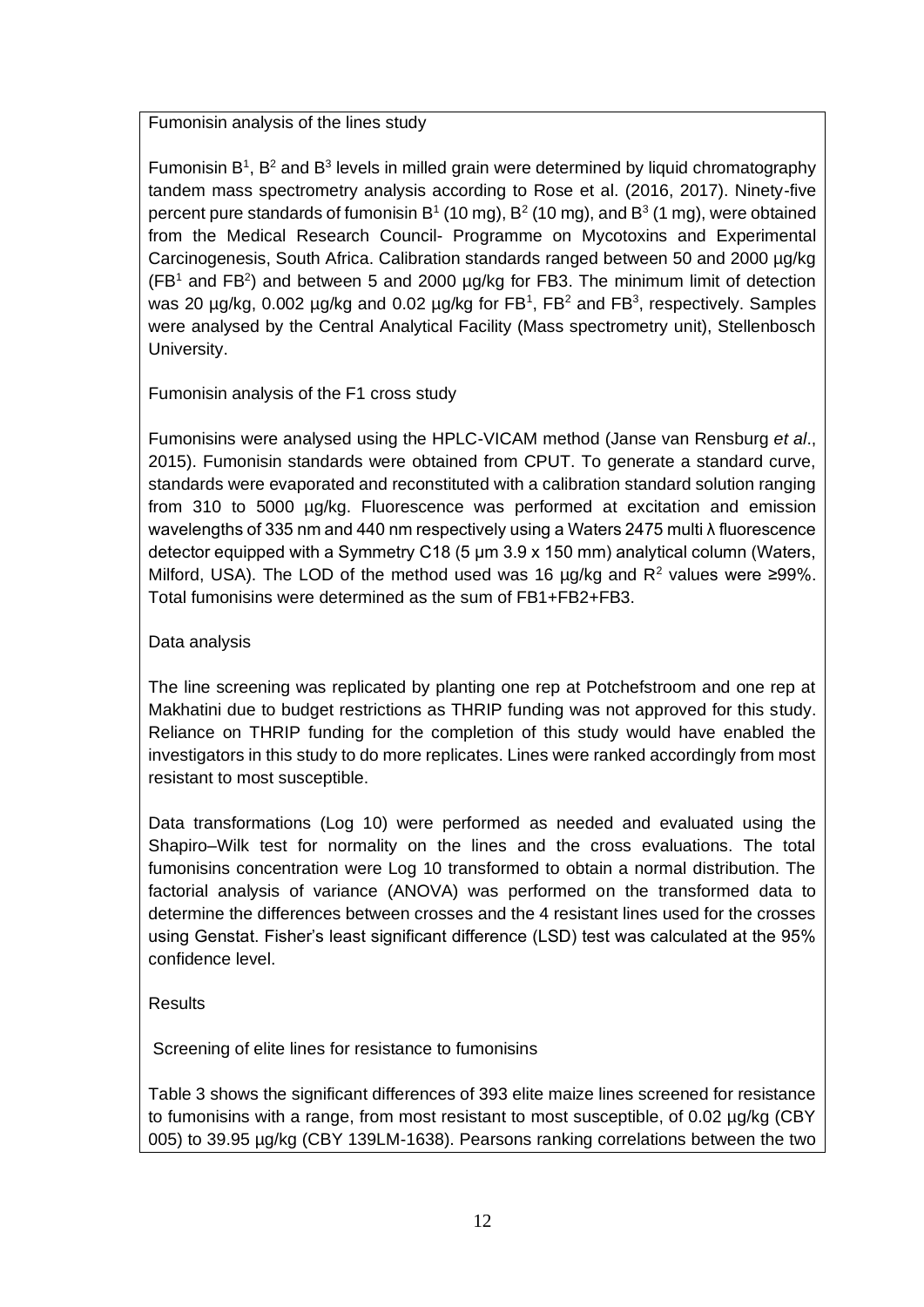localities were not significant (Correlation coefficient of 0.025). The mean fumonisin level at Makhatini (2.83 µg/kg) was significantly greater than Potchefstroom (0.98 µg/kg).

Table 3 Significant differences of maize lines screened for resistance to fumonisins

|                | Makhatini<br>Potchefstroom |                          |       |                           |
|----------------|----------------------------|--------------------------|-------|---------------------------|
| Lines          | Total<br>Total             |                          | Mean  | <b>Differences</b>        |
|                | fumonisins                 | fumonisins<br>fumonisins |       |                           |
|                | µg/kg                      | µg/kg                    | µg/kg |                           |
| <b>CBY 005</b> | 0.03                       | 0.01                     | 0.02  | $\mathbf{i}$              |
| CB 334         | 0.01                       | 0.04                     | 0.03  | $\mathbf{i}$              |
| CB 337         | 0.06                       | 0.03                     | 0.05  | $\mathbf{i}$              |
| CB 344         | 0.02                       | 0.07                     | 0.05  | $\mathbf{i}$              |
| CBY 109LM-1608 | 0.05                       | 0.05                     | 0.05  | $\mathbf{i}$              |
| <b>CBY 182</b> | 0.09                       | 0.02                     | 0.06  | $\mathbf{i}$              |
| CBY 079LM-1578 | 0.08                       | 0.04                     | 0.06  | $\mathbf{i}$              |
| CBY 273LM-1772 | 0.06                       | 0.07                     | 0.07  | $\mathbf{i}$              |
| CBY 067LM-1566 | 0.05                       | 0.1                      | 0.08  | $\mathbf{i}$              |
| CB 239         | 0.14                       | 0.02                     | 0.08  | $\mathbf{i}$              |
| CB 341         | 0.09                       | 0.07                     | 0.08  | $\mathbf{i}$              |
| <b>CBY 291</b> | 0.1                        | 0.06                     | 0.08  | $\overline{\mathbf{i}}$   |
| <b>CBY 113</b> | 0.04                       | 0.14                     | 0.09  | $\mathbf{i}$              |
| CB 355         | 0.07                       | 0.12                     | 0.10  | $\overline{\mathbf{i}}$   |
| CBY 123LM-1622 | 0.05                       | 0.14                     | 0.10  | $\mathbf{i}$              |
| CB 219         | 0.1                        | 0.1                      | 0.10  | $\mathbf{i}$              |
| <b>CBY 149</b> | 0.07                       | 0.13                     | 0.10  | $\mathbf{i}$              |
| <b>CBY 201</b> | 0.09                       | 0.11                     | 0.10  | $\mathbf{i}$              |
| CBY 272LM-1771 | 0.05                       | 0.15                     | 0.10  | $\mathbf{i}$              |
| <b>CED 035</b> | 0.11                       | 0.1                      | 0.11  | $\mathbf{i}$              |
| <b>CB 410</b>  | 0.11                       | 0.11                     | 0.11  | $\mathbf{i}$              |
| CBY 353LM-1852 | 0.15                       | 0.07                     | 0.11  | $\mathbf{i}$              |
| CB 394         | 0.17                       | 0.06                     | 0.12  | $\mathbf{i}$              |
| CB 393         | 0.13                       | 0.11                     | 0.12  | $\mathbf{i}$              |
| <b>CBY 122</b> | 0.16                       | 0.08                     | 0.12  | $\mathbf{1}$              |
| CBY 376LM-1875 | 0.15                       | 0.09                     | 0.12  | $\overline{\overline{i}}$ |
| CB 395         | 0.07                       | 0.17                     | 0.12  | 1                         |
| CB 313         | 0.19                       | 0.06                     | 0.13  | $\mathbf{i}$              |
| CBY 033LM-1837 | 0.15                       | 0.1                      | 0.13  | $\mathbf{i}$              |
| CBY 103LM-1602 | 0.23                       | 0.03                     | 0.13  | $\mathbf{i}$              |
| CB 339         | 0.24                       | 0.04                     | 0.14  | $\mathbf{i}$              |
| <b>CBY 101</b> | 0.14                       | 0.17                     | 0.16  | $\mathbf{i}$              |
| CBY 331LM-1830 | 0.13                       | 0.19                     | 0.16  | 1                         |
| CB 364         | 0.1                        | 0.22                     | 0.16  | $\mathbf{i}$              |
| CBY 322LM-1821 | 0.26                       | 0.07                     | 0.17  | $\mathbf{i}$              |
| CB 305         | 0.22                       | 0.12                     | 0.17  | $\mathbf{i}$              |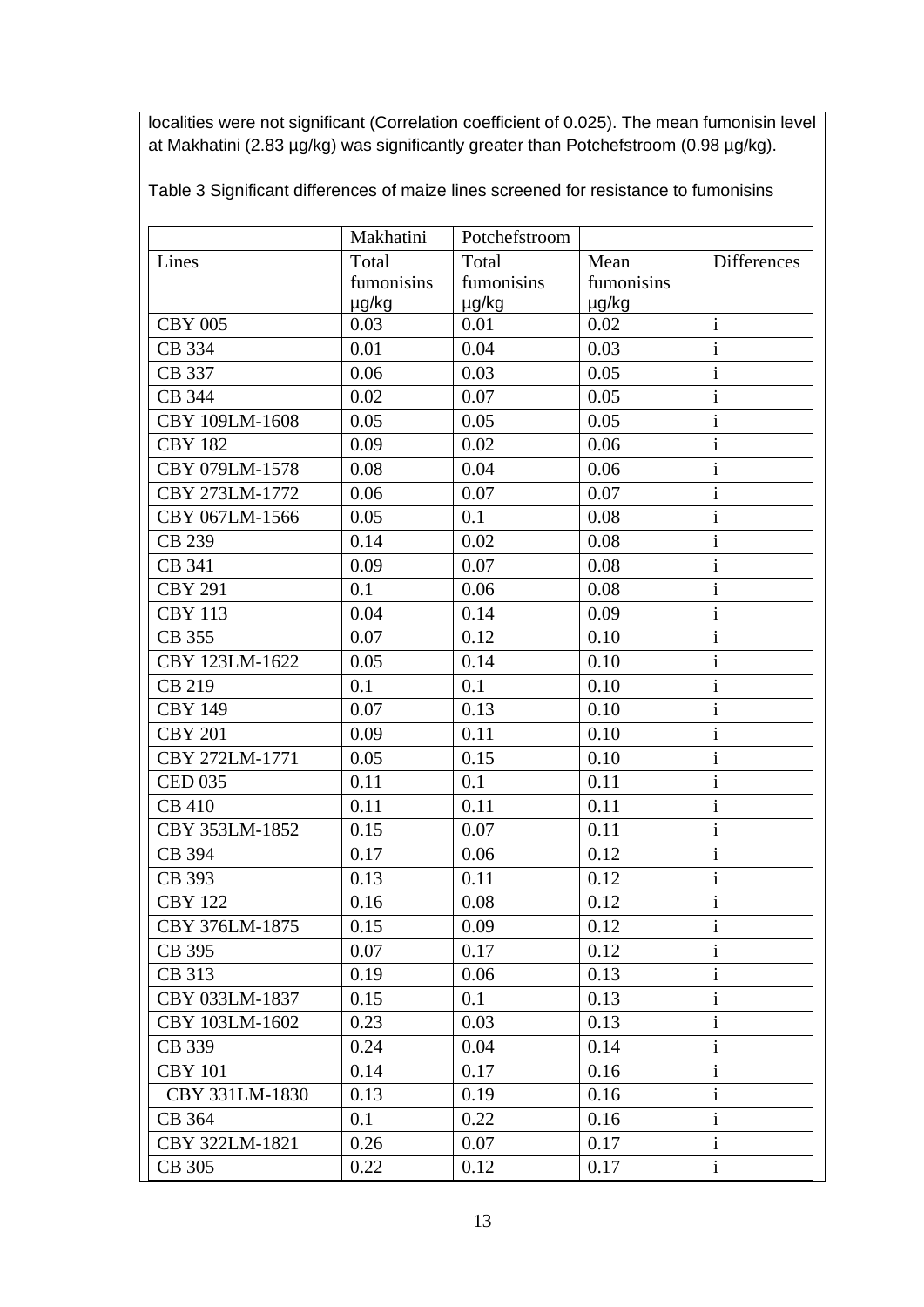| CBY 111LM-1610    | 0.05 | 0.29 | 0.17 | $\mathbf{i}$ |
|-------------------|------|------|------|--------------|
| CBY 076LM-1575    | 0.17 | 0.18 | 0.18 | $\mathbf{i}$ |
| CBY 243LM-1742    | 0.16 | 0.19 | 0.18 | $\mathbf{i}$ |
| CBY 180LM-1679    | 0.33 | 0.03 | 0.18 | $\mathbf{i}$ |
| CB 336            | 0.11 | 0.26 | 0.19 | $\mathbf{i}$ |
| CB 373            | 0.18 | 0.19 | 0.19 | $\mathbf{i}$ |
| CBY 025LM-1524    | 0.03 | 0.34 | 0.19 | $\mathbf{i}$ |
| CBY 158LM-1657    | 0.3  | 0.08 | 0.19 | $\mathbf{i}$ |
| CBY 246LM-1745    | 0.04 | 0.35 | 0.20 | $\mathbf{i}$ |
| CBY 165LM-1664    | 0.32 | 0.07 | 0.20 | $\mathbf{i}$ |
| CB 255            | 0.18 | 0.22 | 0.20 | $\mathbf{i}$ |
| <b>CB 249</b>     | 0.37 | 0.04 | 0.21 | $\mathbf{i}$ |
| CBY 401LM-1900    | 0.11 | 0.3  | 0.21 | $\mathbf{i}$ |
| CBY 046LM-1545    | 0.08 | 0.33 | 0.21 | $\mathbf{i}$ |
| CBY 258LM-1757    | 0.32 | 0.09 | 0.21 | $\mathbf{i}$ |
| CBY 115LM-1614    | 0.09 | 0.34 | 0.22 | $\mathbf{i}$ |
| CBY 011LM-1510    | 0.2  | 0.24 | 0.22 | $\mathbf{i}$ |
| CBY218LM-1717     | 0.37 | 0.07 | 0.22 | $\mathbf{i}$ |
| CBY 064LM-1563    | 0.17 | 0.27 | 0.22 | $\mathbf{i}$ |
| CB 378            | 0.4  | 0.06 | 0.23 | $\mathbf{i}$ |
| CB 299            | 0.11 | 0.36 | 0.24 | $\mathbf{i}$ |
| CBY 074LM-1573    | 0.08 | 0.39 | 0.24 | $\mathbf{i}$ |
| CBY 45            | 0.45 | 0.02 | 0.24 | $\mathbf{i}$ |
| <b>CBY 166</b>    | 0.39 | 0.09 | 0.24 | $\rm i$      |
| CED <sub>4</sub>  | 0.27 | 0.21 | 0.24 | $\mathbf{i}$ |
| <b>CB</b> 301     | 0.44 | 0.05 | 0.25 | $\mathbf{i}$ |
| CB 316            | 0.45 | 0.04 | 0.25 | $\mathbf{i}$ |
| CED <sub>22</sub> | 0.47 | 0.02 | 0.25 | $\mathbf{i}$ |
| CB 209            | 0.28 | 0.22 | 0.25 | $\mathbf{i}$ |
| CBY 24            | 0.31 | 0.19 | 0.25 | $\mathbf{i}$ |
| CB 237            | 0.47 | 0.05 | 0.26 | $\mathbf i$  |
| CB 302            | 0.43 | 0.1  | 0.27 | $\mathbf{i}$ |
| CBY 047LM-1546    | 0.14 | 0.39 | 0.27 | $\mathbf{i}$ |
| <b>CBY 222</b>    | 0.5  | 0.03 | 0.27 | $\mathbf{i}$ |
| CBY 313LM-1812    | 0.39 | 0.14 | 0.27 | $\mathbf{i}$ |
| CBY 133LM-1632    | 0.07 | 0.47 | 0.27 | $\mathbf{i}$ |
| <b>CED 227</b>    | 0.29 | 0.25 | 0.27 | $\mathbf{i}$ |
| CBY 235LM-1734    | 0.48 | 0.07 | 0.28 | $\mathbf{i}$ |
| CBY 311LM-1810    | 0.54 | 0.01 | 0.28 | $\mathbf{i}$ |
| CB 356            | 0.29 | 0.27 | 0.28 | $\mathbf{i}$ |
| CBY136LM-1635     | 0.54 | 0.03 | 0.29 | $\mathbf{i}$ |
| CED <sub>69</sub> | 0.26 | 0.31 | 0.29 | $\mathbf{i}$ |
| <b>CBY 004</b>    | 0.27 | 0.31 | 0.29 | $\mathbf i$  |
| CBY 208LM-1707    | 0.45 | 0.13 | 0.29 | $\mathbf{i}$ |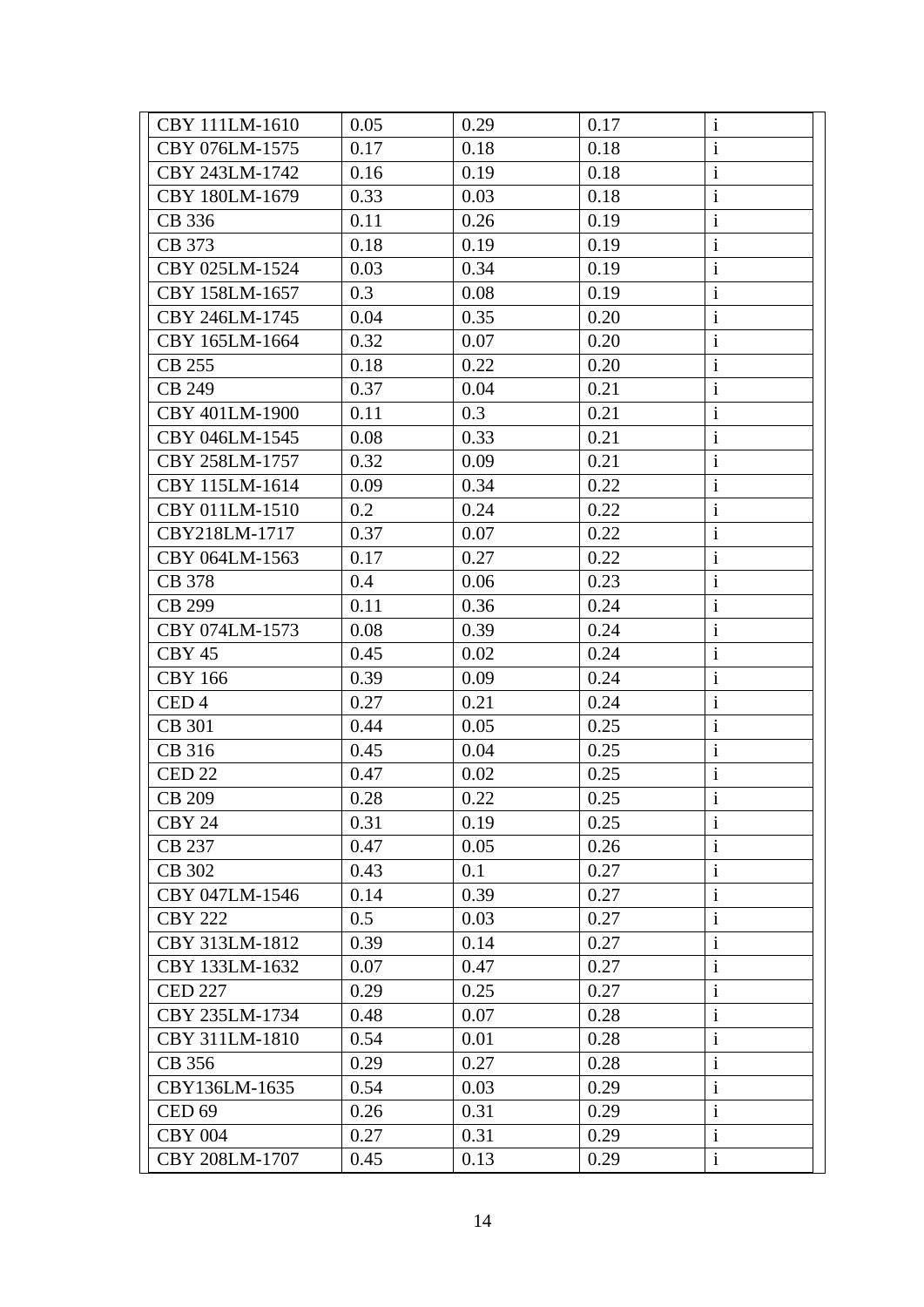| CB 312            | 0.42 | 0.19 | 0.31 | $\mathbf{i}$ |
|-------------------|------|------|------|--------------|
| CBY 053LM-1552    | 0.46 | 0.15 | 0.31 | $\mathbf{i}$ |
| CED <sub>31</sub> | 0.49 | 0.13 | 0.31 | $\mathbf{i}$ |
| <b>CED 008</b>    | 0.09 | 0.54 | 0.32 | $\mathbf{i}$ |
| CBY 190LM-1689    | 0.48 | 0.16 | 0.32 | $\mathbf{i}$ |
| CBY 275LM-1774    | 0.63 | 0.02 | 0.33 | $\mathbf{i}$ |
| CBY 338LM-1837    | 0.15 | 0.5  | 0.33 | $\mathbf{i}$ |
| CBY 169LM-1668    | 0.45 | 0.23 | 0.34 | $\mathbf{i}$ |
| CBY 241LM-1740    | 0.15 | 0.54 | 0.35 | $\mathbf{i}$ |
| CBY 419LM-1918    | 0.62 | 0.08 | 0.35 | $\mathbf{i}$ |
| CBY 143LM-1642    | 0.67 | 0.04 | 0.36 | $\mathbf{i}$ |
| <b>CED 209</b>    | 0.49 | 0.22 | 0.36 | $\mathbf{i}$ |
| CB 338            | 0.44 | 0.28 | 0.36 | $\mathbf{i}$ |
| CBY 277LM-1776    | 0.4  | 0.32 | 0.36 | $\mathbf{i}$ |
| CBY 052LM-1551    | 0.68 | 0.06 | 0.37 | $\mathbf{i}$ |
| CBY 041LM-1540    | 0.08 | 0.71 | 0.40 | $\mathbf{i}$ |
| <b>CED 208</b>    | 0.27 | 0.52 | 0.40 | $\mathbf{i}$ |
| CB 359            | 0.14 | 0.66 | 0.40 | $\mathbf{i}$ |
| CBY 056LM-1555    | 0.55 | 0.25 | 0.40 | $\mathbf{i}$ |
| CBY 099LM-1598    | 0.73 | 0.07 | 0.40 | $\mathbf{i}$ |
| CB 236            | 0.76 | 0.05 | 0.41 | $\mathbf{i}$ |
| CBY 100LM-1593    | 0.49 | 0.32 | 0.41 | $\mathbf{i}$ |
| CBY 206LM-1705    | 0.8  | 0.01 | 0.41 | $\mathbf{i}$ |
| <b>CBY 001</b>    | 0.75 | 0.07 | 0.41 | $\rm i$      |
| CB 223            | 0.33 | 0.51 | 0.42 | $\mathbf{i}$ |
| <b>CED 005</b>    | 0.51 | 0.35 | 0.43 | $\mathbf{i}$ |
| <b>CED 223</b>    | 0.77 | 0.09 | 0.43 | $\mathbf{i}$ |
| CB 215            | 0.58 | 0.29 | 0.44 | $\mathbf{i}$ |
| CBY 098LM-1597    | 0.77 | 0.1  | 0.44 | $\mathbf{i}$ |
| CB 311            | 0.83 | 0.05 | 0.44 | $\mathbf{i}$ |
| CBY 071LM-1570    | 0.85 | 0.03 | 0.44 | $\mathbf{i}$ |
| <b>CBY 202</b>    | 0.32 | 0.57 | 0.45 | $\mathbf{i}$ |
| <b>CB 300</b>     | 0.85 | 0.04 | 0.45 | $\mathbf{i}$ |
| CBY 050LM-1549    | 0.88 | 0.02 | 0.45 | $\mathbf{i}$ |
| CB 322            | 0.81 | 0.1  | 0.46 | $\mathbf{i}$ |
| <b>CED 201</b>    | 0.79 | 0.13 | 0.46 | $\mathbf{i}$ |
| CBY 14            | 0.47 | 0.46 | 0.47 | $\mathbf{i}$ |
| CBY 051LM-1550    | 0.12 | 0.81 | 0.47 | $\mathbf{i}$ |
| CBY 205LM-1704    | 0.84 | 0.1  | 0.47 | $\mathbf{i}$ |
| CED <sub>94</sub> | 0.71 | 0.23 | 0.47 | $\mathbf{i}$ |
| <b>CB</b> 308     | 0.87 | 0.08 | 0.48 | $\mathbf{i}$ |
| CB 333            | 0.26 | 0.69 | 0.48 | $\mathbf{i}$ |
| CBY 080LM-1579    | 0.61 | 0.34 | 0.48 | $\mathbf i$  |
| CBY 125LM-1624    | 0.86 | 0.09 | 0.48 | $\mathbf{i}$ |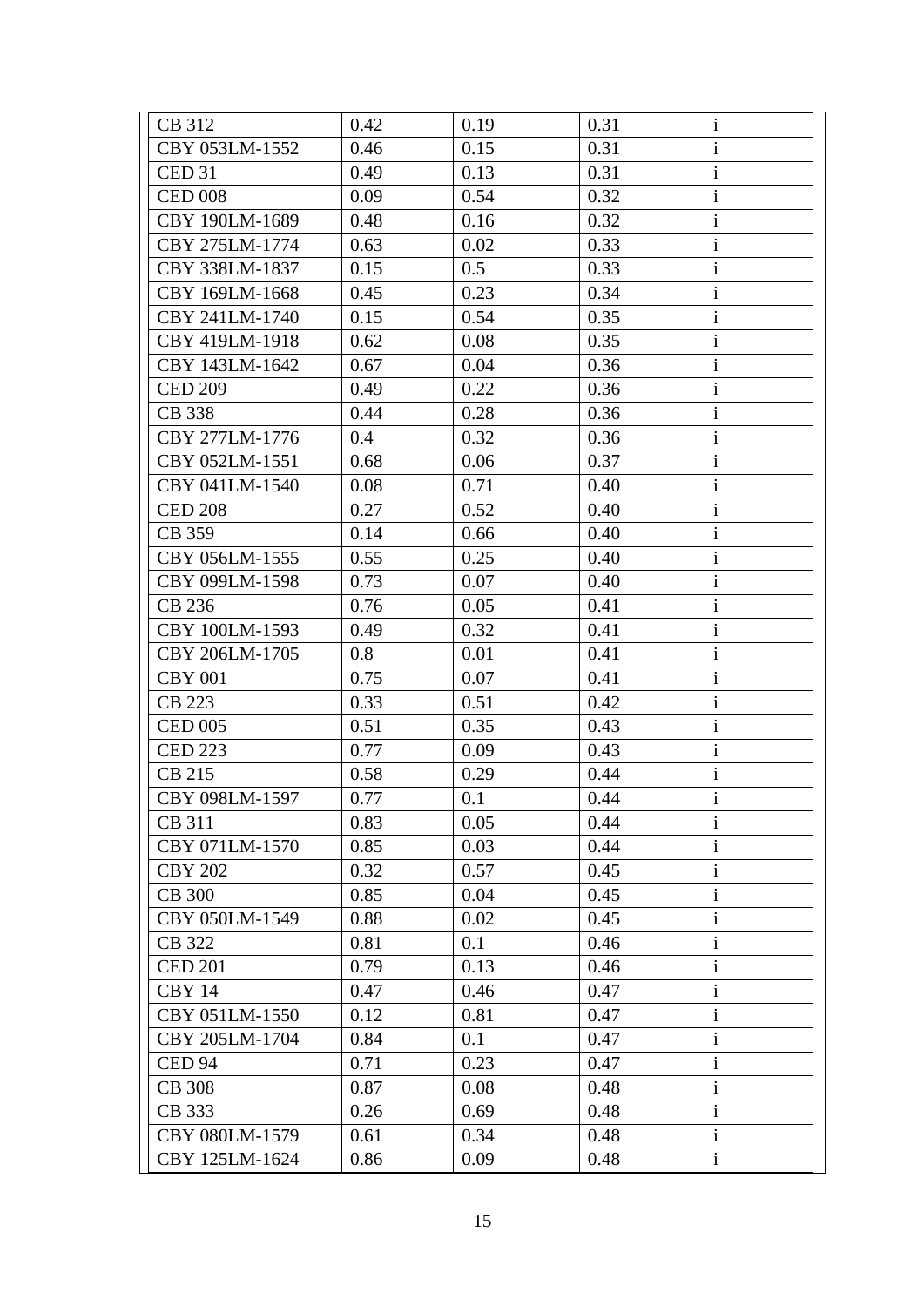| <b>CED 172</b>    | 0.84 | 0.12 | 0.48 | $\mathbf{i}$ |
|-------------------|------|------|------|--------------|
| CB 384            | 0.84 | 0.12 | 0.48 | $\mathbf{i}$ |
| <b>CB 340</b>     | 0.05 | 0.93 | 0.49 | $\mathbf{i}$ |
| <b>CB 404</b>     | 0.42 | 0.57 | 0.50 | $\mathbf{i}$ |
| <b>CED 224</b>    | 0.29 | 0.7  | 0.50 | $\mathbf{i}$ |
| CB 386            | 0.17 | 0.83 | 0.50 | $\mathbf{i}$ |
| CBY 040LM-1539    | 0.37 | 0.64 | 0.51 | $\mathbf{i}$ |
| <b>CED 033</b>    | 0.78 | 0.24 | 0.51 | $\mathbf{i}$ |
| CBY 416LM-1915    | 0.82 | 0.21 | 0.52 | $\mathbf{i}$ |
| CBY 097LM-1596    | 0.96 | 0.08 | 0.52 | $\mathbf{i}$ |
| CBY 146LM-1645    | 0.87 | 0.17 | 0.52 | $\mathbf{i}$ |
| <b>CED 144</b>    | 0.54 | 0.5  | 0.52 | $\mathbf{i}$ |
| CBY 223LM-1722    | 0.16 | 0.89 | 0.53 | $\mathbf{i}$ |
| <b>CBY 175</b>    | 0.97 | 0.09 | 0.53 | $\mathbf{i}$ |
| CED <sub>8</sub>  | 1.03 | 0.03 | 0.53 | $\mathbf{i}$ |
| CB 295            | 0.53 | 0.54 | 0.54 | $\mathbf{i}$ |
| CB 256            | 1.03 | 0.09 | 0.56 | $\mathbf{i}$ |
| CBY 245LM-1744    | 0.62 | 0.53 | 0.58 | $\mathbf{i}$ |
| <b>CED 142</b>    | 1.11 | 0.05 | 0.58 | $\mathbf{i}$ |
| CBY 140LM-1639    | 1.02 | 0.17 | 0.60 | $\mathbf{i}$ |
| CBY 116LM-1615    | 1.18 | 0.02 | 0.60 | $\mathbf{i}$ |
| CBY 166LM-1665    | 0.1  | 1.1  | 0.60 | $\mathbf{i}$ |
| <b>CB 310</b>     | 0.13 | 1.08 | 0.61 | $\mathbf{i}$ |
| CBY 332LM-1831    | 1.16 | 0.05 | 0.61 | $\rm i$      |
| CBY 406LM-1905    | 0.07 | 1.14 | 0.61 | $\mathbf{i}$ |
| CBY 095LM-1594    | 1.06 | 0.17 | 0.62 | $\mathbf{i}$ |
| CBY 400LM-1899    | 1.13 | 0.1  | 0.62 | $\mathbf{i}$ |
| CBY 134LM-1633    | 1.18 | 0.07 | 0.63 | $\mathbf{i}$ |
| CBY 024LM-1523    | 1.18 | 0.07 | 0.63 | $\mathbf{i}$ |
| CBY 210LM-1709    | 1.21 | 0.04 | 0.63 | $\mathbf{i}$ |
| CBY 127LM-1626    | 1.22 | 0.05 | 0.64 | $\mathbf{i}$ |
| CB 397            | 1.13 | 0.14 | 0.64 | $\mathbf{i}$ |
| CBY 066LM-1565    | 1.09 | 0.18 | 0.64 | $\mathbf{i}$ |
| CBY 108LM-1607    | 0.75 | 0.52 | 0.64 | $\mathbf{i}$ |
| CB 315            | 1.27 | 0.02 | 0.65 | $\mathbf{i}$ |
| CBY 247LM-1746    | 0.85 | 0.44 | 0.65 | $\mathbf{i}$ |
| CB 365            | 1.24 | 0.06 | 0.65 | $\mathbf{i}$ |
| CBY 301LM-1800    | 1.22 | 0.08 | 0.65 | $\mathbf{i}$ |
| CB 306            | 1.07 | 0.24 | 0.66 | $\mathbf{i}$ |
| CB 343            | 0.2  | 1.11 | 0.66 | $\mathbf{i}$ |
| <b>CED 207</b>    | 1.23 | 0.1  | 0.67 | $\mathbf{i}$ |
| CED <sub>38</sub> | 1.2  | 0.13 | 0.67 | $\mathbf{i}$ |
| CBY 340LM-1839    | 1.26 | 0.08 | 0.67 | $\mathbf i$  |
| CB 321            | 1.32 | 0.04 | 0.68 | $\mathbf{i}$ |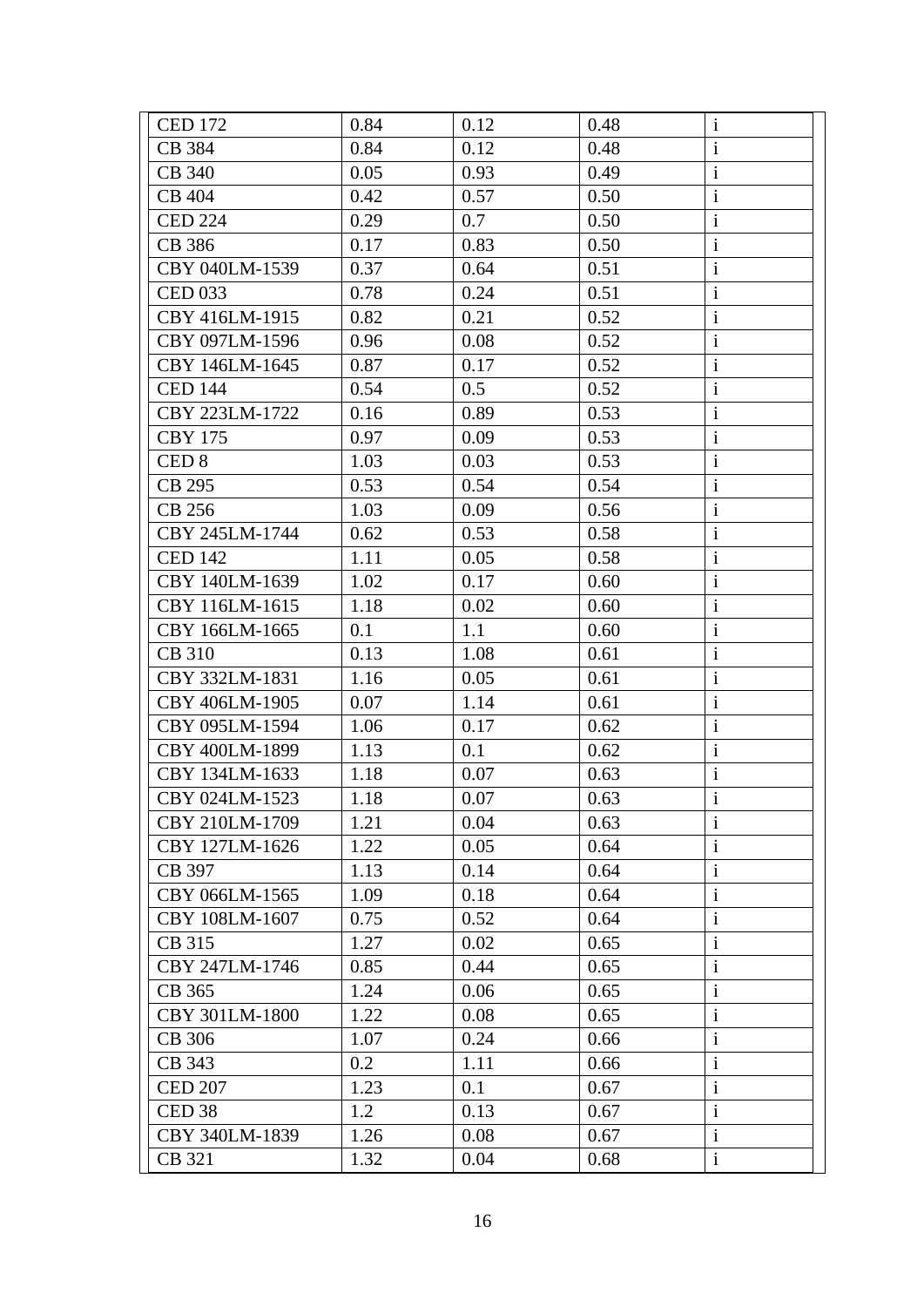| CB 319           | 0.76 | 0.62 | 0.69 | $\mathbf{i}$ |
|------------------|------|------|------|--------------|
| CB 396           | 1.27 | 0.11 | 0.69 | $\mathbf{i}$ |
| CBY 082LM-1581   | 0.91 | 0.49 | 0.70 | $\mathbf{i}$ |
| CBY 203LM-1702   | 0.26 | 1.15 | 0.71 | $\mathbf{i}$ |
| CB 221           | 1.37 | 0.06 | 0.72 | $\mathbf{i}$ |
| CBY 219LM-1918   | 1.12 | 0.32 | 0.72 | $\mathbf{i}$ |
| <b>CBY 81</b>    | 1.01 | 0.48 | 0.75 | $\mathbf{i}$ |
| CBY 065LM-1564   | 0.7  | 0.8  | 0.75 | $\mathbf{i}$ |
| CB 307           | 0.44 | 1.07 | 0.76 | $\mathbf{i}$ |
| <b>CED 074</b>   | 0.8  | 0.73 | 0.77 | $\mathbf{i}$ |
| <b>CBY 157</b>   | 1.12 | 0.43 | 0.78 | $\mathbf{i}$ |
| CBY 233LM-1732   | 1.54 | 0.02 | 0.78 | $\mathbf{i}$ |
| <b>CED 077</b>   | 1.29 | 0.28 | 0.79 | $\mathbf{i}$ |
| CBY 174LM-1673   | 1.26 | 0.32 | 0.79 | $\mathbf{i}$ |
| CBY 043LM-1542   | 1.49 | 0.11 | 0.80 | $\mathbf{i}$ |
| CBY 022LM-1521   | 1.36 | 0.26 | 0.81 | $\mathbf{i}$ |
| CBY 394LM-1893   | 1.55 | 0.07 | 0.81 | $\mathbf{i}$ |
| <b>CED 167</b>   | 1.6  | 0.02 | 0.81 | $\mathbf{i}$ |
| <b>CB 220</b>    | 1.54 | 0.12 | 0.83 | $\mathbf{i}$ |
| CBY 129LM-1628   | 1.52 | 0.14 | 0.83 | $\mathbf{i}$ |
| CBY <sub>8</sub> | 0.47 | 1.21 | 0.84 | $\mathbf{i}$ |
| CBY 038LM-1537   | 0.48 | 1.21 | 0.85 | $\mathbf{i}$ |
| CBY 102LM-1601   | 1.64 | 0.07 | 0.86 | $\mathbf{i}$ |
| CBY 327LM-1826   | 1.63 | 0.08 | 0.86 | $\mathbf{i}$ |
| CBY 082LM1581    | 1.04 | 0.71 | 0.88 | $\mathbf{i}$ |
| CBY 269LM-1768   | 0.66 | 1.09 | 0.88 | $\mathbf{i}$ |
| CBY 207LM-1706   | 1.7  | 0.07 | 0.89 | $\mathbf{i}$ |
| CBY 399LM-1898   | 0.7  | 1.09 | 0.90 | $\mathbf{i}$ |
| <b>CED 168</b>   | 1.76 | 0.04 | 0.90 | $\mathbf{i}$ |
| CBY 159LM-1658   | 1.47 | 0.34 | 0.91 | $\mathbf{i}$ |
| CBY 184LM-1683   | 0.59 | 1.23 | 0.91 | $\mathbf{i}$ |
| CBY 089LM-1588   | 1.82 | 0.03 | 0.93 | $\mathbf{i}$ |
| <b>CBY 203</b>   | 1.8  | 0.05 | 0.93 | $\mathbf{i}$ |
| CBY 075LM-1574   | 1.7  | 0.16 | 0.93 | $\mathbf{i}$ |
| CB 347           | 1.65 | 0.22 | 0.94 | $\mathbf{i}$ |
| <b>CB</b> 198    | 1.8  | 0.07 | 0.94 | $\mathbf{i}$ |
| CBY 122LM-1621   | 1.82 | 0.1  | 0.96 | $\mathbf{i}$ |
| <b>CB 222</b>    | 1.89 | 0.04 | 0.97 | $\mathbf{i}$ |
| CBY 156LM-1655   | 1.93 | 0.02 | 0.98 | $\mathbf{i}$ |
| <b>CBY 168</b>   | 1.73 | 0.22 | 0.98 | $\mathbf{i}$ |
| CBY 104LM-1604   | 1.54 | 0.42 | 0.98 | $\mathbf{i}$ |
| <b>CB 360</b>    | 1.34 | 0.63 | 0.99 | $\mathbf{i}$ |
| CBY 362LM-1861   | 1.93 | 0.05 | 0.99 | $\mathbf i$  |
| CBY 106LM-1605   | 1.92 | 0.08 | 1.00 | $\mathbf{i}$ |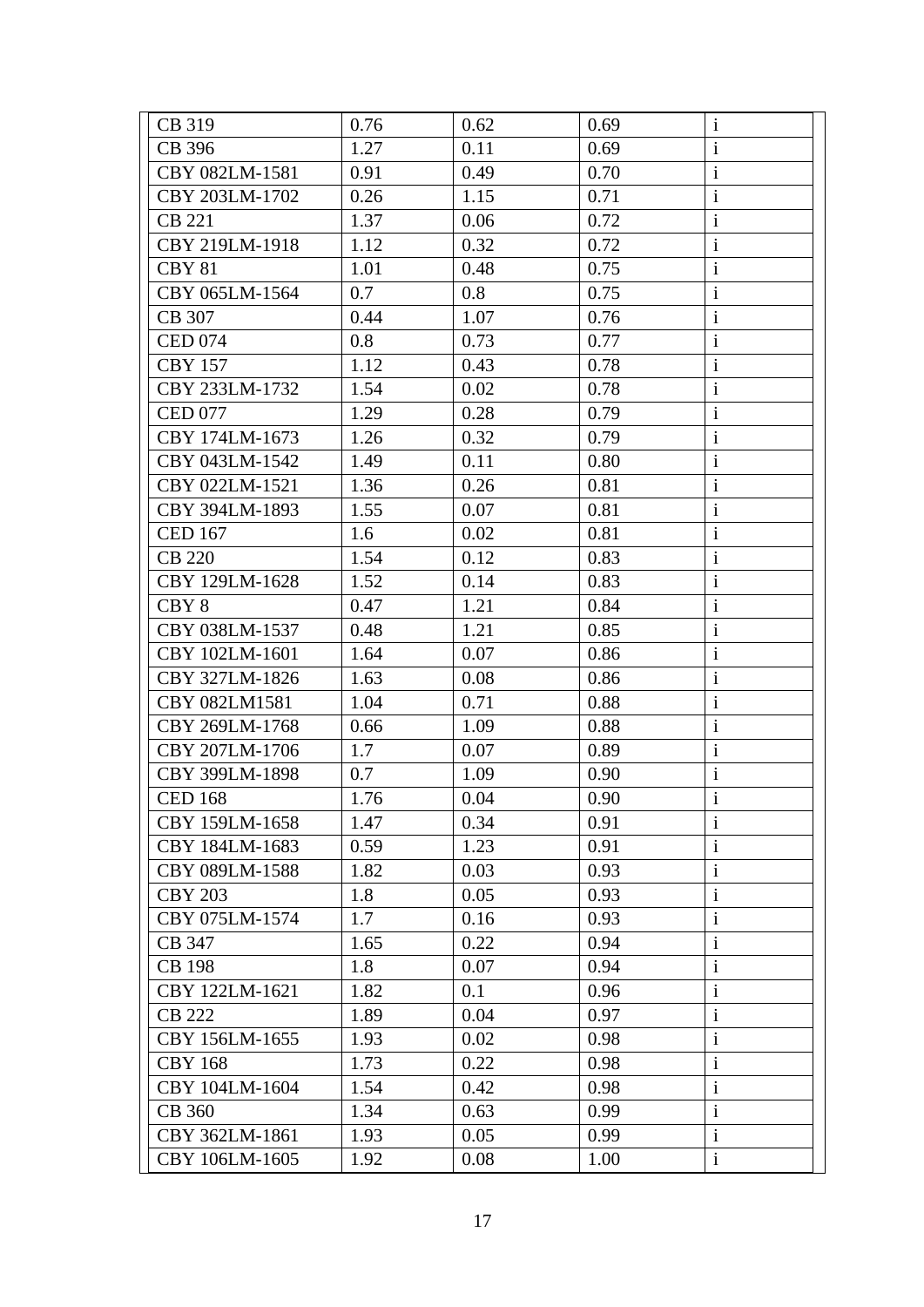| CBY 371LM-1870 | 0.83           | 1.18         | 1.01 | $\mathbf{1}$            |
|----------------|----------------|--------------|------|-------------------------|
| CBY 004LM-1503 | $\overline{2}$ | 0.04         | 1.02 | $\rm i$                 |
| CBY 069LM-1568 | 1.92           | 0.12         | 1.02 | $\mathbf{i}$            |
| <b>CED 174</b> | 1.4            | 0.66         | 1.03 | $\mathbf{i}$            |
| CBY 407LM-1906 | 1.47           | 0.63         | 1.05 | $\rm i$                 |
| CBY 131LM-1630 | 2.03           | 0.13         | 1.08 | $\mathbf{i}$            |
| CBY 323LM-1822 | 2.09           | 0.09         | 1.09 | $\rm i$                 |
| CBY163LM-1662  | 1.85           | 0.38         | 1.12 | $\mathbf{i}$            |
| CB 381         | 2.16           | 0.08         | 1.12 | $\overline{\mathbf{i}}$ |
| CBY 110LM-1609 | 2.17           | 0.08         | 1.13 | $\mathbf{i}$            |
| <b>CB</b> 320  | 2.21           | 0.06         | 1.14 | $\mathbf{i}$            |
| CB 354         | 1.95           | 0.33         | 1.14 | $\mathbf{i}$            |
| <b>CB 244</b>  | 2.08           | 0.2          | 1.14 | $\mathbf{i}$            |
| CBY 215LM-1714 | 2.05           | 0.25         | 1.15 | $\mathbf i$             |
| CBY 009LM-1508 | 2.2            | 0.11         | 1.16 | $\mathbf{i}$            |
| CBY 155LM-1654 | 1.55           | 0.76         | 1.16 | $\mathbf{i}$            |
| <b>CB 258</b>  | 2.22           | 0.14         | 1.18 | hi                      |
| CBY 326LM-1825 | 1.69           | 0.71         | 1.20 | ghi                     |
| CBY 121LM-1620 | 1.43           | $\mathbf{1}$ | 1.22 | ghi                     |
| CBY 374LM-1873 | 2.02           | 0.41         | 1.22 | ghi                     |
| <b>CED 150</b> | 2.34           | 0.14         | 1.24 | ghi                     |
| CBY 298LM-1797 | 1.22           | 1.27         | 1.25 | ghi                     |
| CBY 25         | 0.91           | 1.59         | 1.25 | ghi                     |
| <b>CB 405</b>  | 2.42           | 0.09         | 1.26 | ghi                     |
| CB 382         | 2.31           | 0.2          | 1.26 | ghi                     |
| <b>CED 037</b> | 2.44           | 0.08         | 1.26 | ghi                     |
| CB 293         | 1.82           | 0.71         | 1.27 | ghi                     |
| CBY 092LM-1591 | 2.53           | 0.01         | 1.27 | ghi                     |
| CBY 182LM-1681 | 0.91           | 1.63         | 1.27 | ghi                     |
| CBY 112LM-1611 | 2.01           | 0.58         | 1.30 | ghi                     |
| CBY 279LM-1778 | 2.6            | 0.01         | 1.31 | ghi                     |
| CBY 337LM-1836 | 1.36           | 1.25         | 1.31 | ghi                     |
| CBY 216LM-1715 | 1.93           | 0.7          | 1.32 | ghi                     |
| CBY 173LM-1672 | 2.56           | 0.09         | 1.33 | ghi                     |
| CB 213         | 0.44           | 2.24         | 1.34 | ghi                     |
| CBY 333LM-1832 | 2.16           | 0.52         | 1.34 | ghi                     |
| CB 323         | 1.25           | 1.44         | 1.35 | ghi                     |
| CBY 149LM-1648 | 2.69           | 0.03         | 1.36 | ghi                     |
| CBY 177LM-1676 | 2.06           | 0.67         | 1.37 | ghi                     |
| CBY 358LM-1857 | 2.12           | 0.61         | 1.37 | ghi                     |
| CBY 007LM-1506 | 2.76           | 0.06         | 1.41 | ghi                     |
| CBY 403LM-1902 | 0.09           | 2.74         | 1.42 | ghi                     |
| CBY 057LM-1556 | 0.92           | 1.92         | 1.42 | ghi                     |
| CBY 104LM-1603 | 2.44           | 0.41         | 1.43 | ghi                     |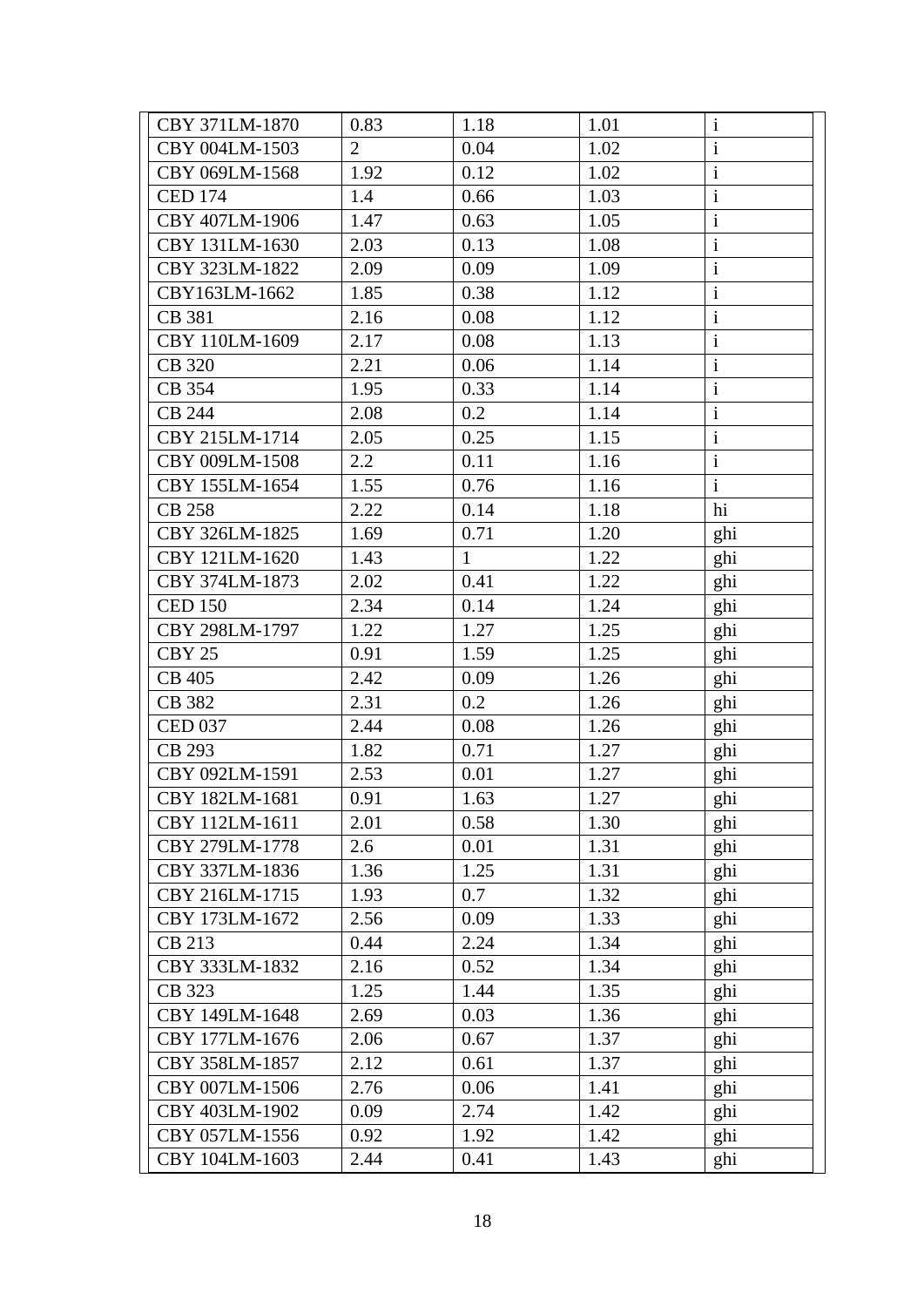| <b>CED 143</b> | 2.47 | 0.4  | 1.44 | ghi  |
|----------------|------|------|------|------|
| <b>CED 078</b> | 1.69 | 1.2  | 1.45 | ghi  |
| CB 327         | 2.55 | 0.35 | 1.45 | ghi  |
| CBY 283LM-1782 | 2.84 | 0.06 | 1.45 | ghi  |
| CB 391         | 2.61 | 0.3  | 1.46 | ghi  |
| CBY 172LM-1671 | 2.73 | 0.18 | 1.46 | ghi  |
| <b>CED 210</b> | 2.73 | 0.2  | 1.47 | ghi  |
| CBY 242LM-1741 | 2.26 | 0.7  | 1.48 | ghi  |
| CBY 096LM-1595 | 3.02 | 0.01 | 1.52 | fghi |
| CBY 073LM-1572 | 2.94 | 0.11 | 1.53 | fghi |
| CBY 234LM-1733 | 2.97 | 0.08 | 1.53 | fghi |
| <b>CB</b> 388  | 0.16 | 2.93 | 1.55 | fghi |
| CBY 375LM-1874 | 2.84 | 0.26 | 1.55 | fghi |
| CB 407         | 2.21 | 0.91 | 1.56 | fghi |
| CBY 154LM-1653 | 2.76 | 0.37 | 1.57 | fghi |
| <b>CED 67</b>  | 3.09 | 0.04 | 1.57 | fghi |
| CBY 201LM-1700 | 2.75 | 0.4  | 1.58 | fghi |
| CB 309         | 3.2  | 0.05 | 1.63 | fghi |
| CBY 068LM-1567 | 3.22 | 0.09 | 1.66 | fghi |
| CB 235         | 3.27 | 0.05 | 1.66 | fghi |
| CBY 236LM-1735 | 3.12 | 0.2  | 1.66 | fghi |
| CBY 299LM-1798 | 3.13 | 0.2  | 1.67 | fghi |
| <b>CB</b> 358  | 3.25 | 0.1  | 1.68 | fghi |
| CBY 017LM-1516 | 2.45 | 0.93 | 1.69 | fghi |
| CBY 306LM-1805 | 2.86 | 0.56 | 1.71 | fghi |
| CBY 020LM-1519 | 3.32 | 0.12 | 1.72 | fghi |
| CBY 132LM-1631 | 3.44 | 0.08 | 1.76 | fghi |
| CBY 175LM-1674 | 2.37 | 1.15 | 1.76 | fghi |
| CBY 072LM-1571 | 3.43 | 0.12 | 1.78 | fghi |
| CBY298LM-1795  | 0.32 | 3.32 | 1.82 | fghi |
| <b>CED 112</b> | 3.58 | 0.07 | 1.83 | fghi |
| <b>CED 091</b> | 3.49 | 0.17 | 1.83 | fghi |
| CBY 355LM-1854 | 2.29 | 1.39 | 1.84 | fghi |
| CBY 013LM-1512 | 3.26 | 0.43 | 1.85 | fghi |
| CBY 271LM-1770 | 3.24 | 0.5  | 1.87 | fghi |
| CB 389         | 3.36 | 0.46 | 1.91 | fghi |
| CB 374         | 3.55 | 0.28 | 1.92 | fghi |
| CB 398         | 3.78 | 0.06 | 1.92 | fghi |
| <b>CB 406</b>  | 0.29 | 3.57 | 1.93 | fghi |
| CB 379         | 3.8  | 0.11 | 1.96 | fghi |
| CBY 281LM-1780 | 0.51 | 3.41 | 1.96 | fghi |
| <b>CB</b> 318  | 3.86 | 0.08 | 1.97 | fghi |
| CBY 077LM-1576 | 0.12 | 3.91 | 2.02 | fghi |
| CBY 144LM-1643 | 1.6  | 2.44 | 2.02 | fghi |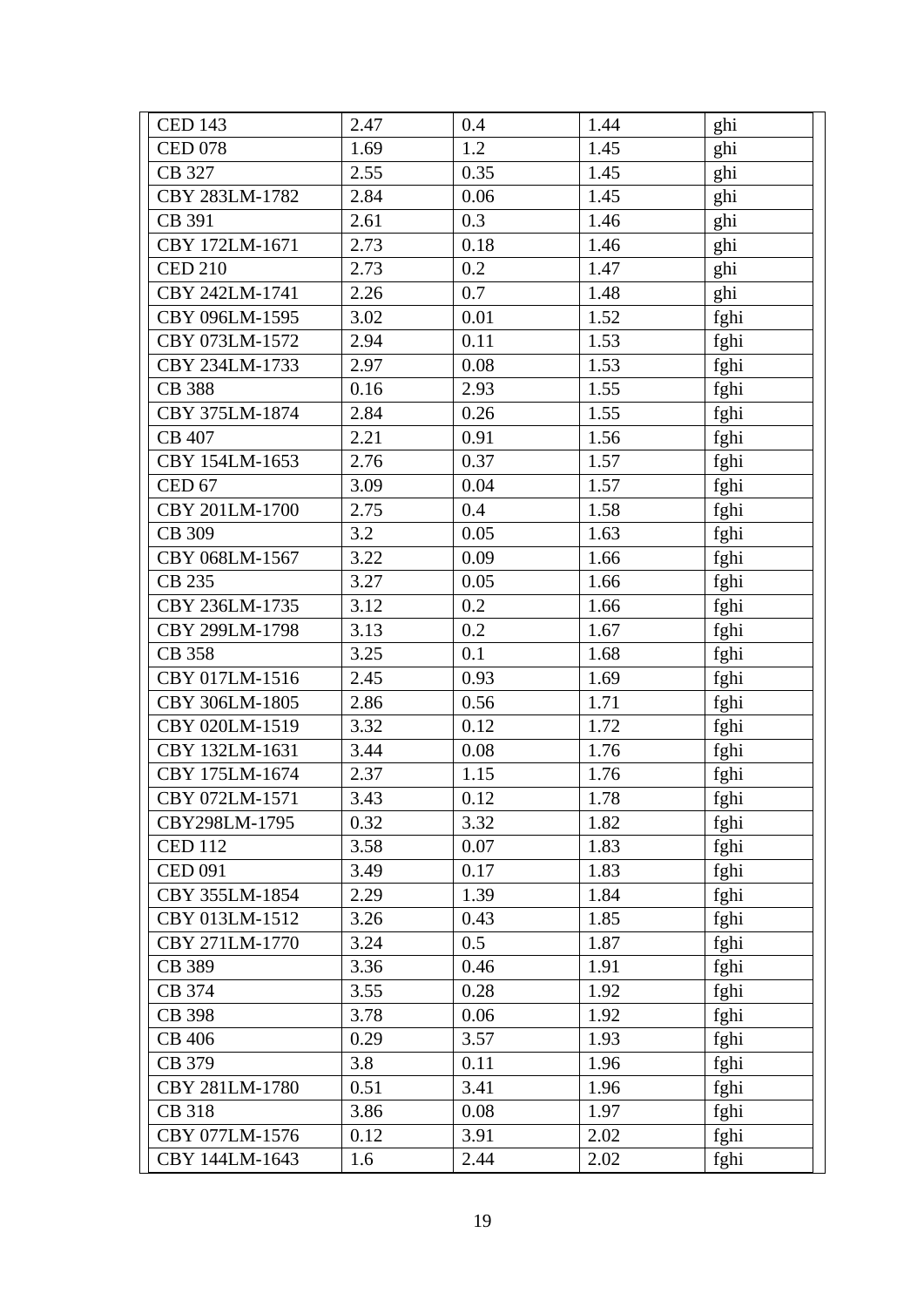| CBY 335LM-1834    | 4.06           | 0.1  | 2.08 | fghi |
|-------------------|----------------|------|------|------|
| CBY 059LM-1558    | 4.17           | 0.08 | 2.13 | fghi |
| CBY 334LM-1833    | 4.1            | 0.21 | 2.16 | fghi |
| CBY 248LM-1747    | 3.81           | 0.55 | 2.18 | fghi |
| CBY 249LM-1748    | 0.24           | 4.12 | 2.18 | fghi |
| CBY 087LM-1586    | 4.46           | 0.04 | 2.25 | fghi |
| <b>CED 102</b>    | 1.2            | 3.36 | 2.28 | fghi |
| CBY 044LM-1543    | 1.36           | 3.26 | 2.31 | fghi |
| <b>CB 248</b>     | 1.79           | 2.85 | 2.32 | fghi |
| CBY 377LM-1876    | 2.26           | 2.52 | 2.39 | fghi |
| CBY 117LM-1616    | 3.79           | 1.01 | 2.40 | fghi |
| CBY 005LM-1504    | 4.82           | 0.04 | 2.43 | fghi |
| CBY 020LM-1819    | 4.65           | 0.28 | 2.47 | fghi |
| CBY 054LM-1553    | 0.13           | 4.82 | 2.48 | fghi |
| CB 247            | 4.46           | 0.51 | 2.49 | fghi |
| CB 366            | 4.32           | 0.66 | 2.49 | fghi |
| CBY 237LM-1736    | 3.64           | 1.37 | 2.51 | fghi |
| CBY 030LM-1529    | 4.44           | 0.57 | 2.51 | fghi |
| CBY 032LM-1531    | 0.02           | 5.01 | 2.52 | fghi |
| <b>CED 231</b>    | 4.83           | 0.49 | 2.66 | fghi |
| <b>CBY 171</b>    | 1.6            | 3.82 | 2.71 | fghi |
| CBY015LM-1514     | 2.51           | 2.93 | 2.72 | fghi |
| CBY 023LM-1522    | 1.84           | 3.67 | 2.76 | fghi |
| <b>CB 400</b>     | 5.38           | 0.16 | 2.77 | fghi |
| <b>CED 081</b>    | 5.56           | 0.06 | 2.81 | fghi |
| CB 125            | 3.73           | 1.89 | 2.81 | fghi |
| CBY 347LM-1846    | 5.61           | 0.11 | 2.86 | fghi |
| CBY 415LM-1914    | 4.86           | 0.92 | 2.89 | fghi |
| CBY 114LM-1613    | 2.73           | 3.06 | 2.90 | fghi |
| CBY <sub>23</sub> | 5.79           | 0.05 | 2.92 | fghi |
| CED <sub>29</sub> | 1.53           | 4.4  | 2.97 | fghi |
| CB 349            | 5.71           | 0.27 | 2.99 | fghi |
| CBY 113LM-1612    | 5.26           | 0.76 | 3.01 | fghi |
| CBY211LM-1710     | 5.1            | 0.93 | 3.02 | fghi |
| <b>CED 90</b>     | 4.79           | 1.28 | 3.04 | fghi |
| CBY 164LM-1663    | 6.05           | 0.05 | 3.05 | fghi |
| CBY 081LM-1580    | $\overline{4}$ | 2.11 | 3.06 | fghi |
| CB 330            | 5.21           | 0.9  | 3.06 | fghi |
| CBY 008LM-1507    | 5.77           | 0.5  | 3.14 | fghi |
| CB 350            | 6.27           | 0.09 | 3.18 | fghi |
| CBY 221LM-1720    | 5              | 1.37 | 3.19 | fghi |
| CB 352            | 0.05           | 6.36 | 3.21 | fghi |
| CB 390            | 5.61           | 0.87 | 3.24 | fghi |
| <b>CBY 163</b>    | 6.47           | 0.07 | 3.27 | fghi |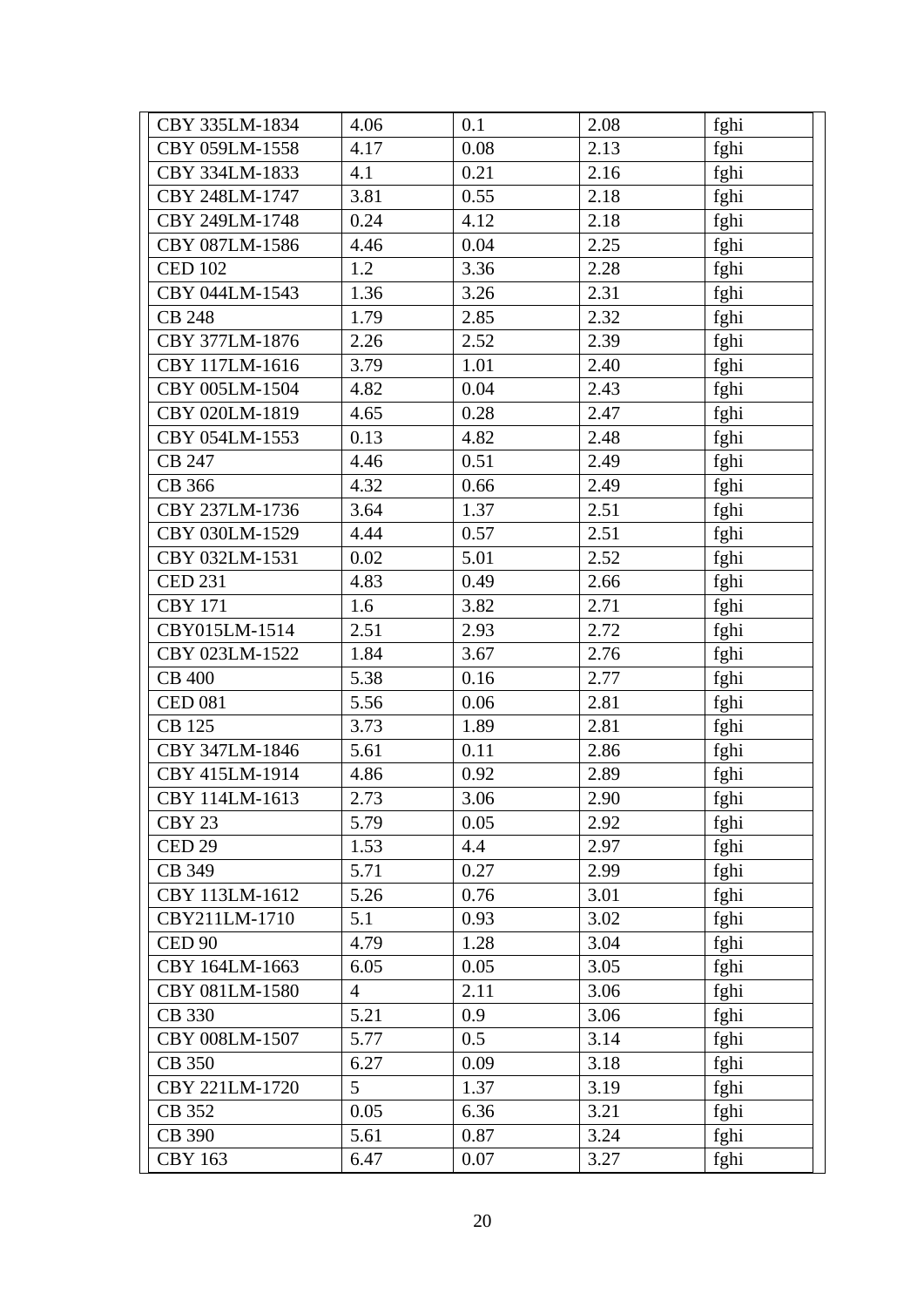| CB 331            | 2.35  | 4.21  | 3.28  | fghi   |
|-------------------|-------|-------|-------|--------|
| <b>CED 222</b>    | 5.83  | 0.75  | 3.29  | fghi   |
| CB 392            | 6.72  | 0.14  | 3.43  | efghi  |
| <b>CED 323</b>    | 0.44  | 6.54  | 3.49  | efghi  |
| <b>CED 68</b>     | 6.29  | 0.95  | 3.62  | efghi  |
| CBY CBYLM-1511    | 7.23  | 0.06  | 3.65  | efghi  |
| CB246             | 3.26  | 4.06  | 3.66  | efghi  |
| CB 232            | 6.62  | 0.92  | 3.77  | efghi  |
| CBY 060LM-1559    | 6.83  | 0.77  | 3.80  | efghi  |
| <b>CB 260</b>     | 7.55  | 0.06  | 3.81  | efghi  |
| CBY 170LM-1669    | 4.17  | 3.57  | 3.87  | efghi  |
| CBY 062LM-1561    | 8.02  | 0.05  | 4.04  | efghi  |
| CBY 200LM-1699    | 7.92  | 0.16  | 4.04  | efghi  |
| CB 234            | 8.07  | 0.27  | 4.17  | efghi  |
| CBY 244LM-1734    | 8.55  | 0.01  | 4.28  | efghi  |
| CBY 148LM-1647    | 8.74  | 0.61  | 4.68  | efghi  |
| CBY 319LM-1818    | 9.31  | 0.52  | 4.92  | efghi  |
| CBY 181LM-1680    | 7.07  | 3.63  | 5.35  | efghi  |
| <b>CED 114</b>    | 6.69  | 4.15  | 5.42  | defghi |
| CBY 063LM-1562    | 0.11  | 11.61 | 5.86  | defghi |
| CBY 192LM-1691    | 2.31  | 9.42  | 5.87  | defghi |
| <b>CED 101</b>    | 0.75  | 11.1  | 5.93  | defghi |
| CBY 161LM-1660    | 0.37  | 12.08 | 6.23  | defghi |
| <b>CED 212</b>    | 11.62 | 0.88  | 6.25  | defghi |
| <b>CED 030</b>    | 5.5   | 7.89  | 6.70  | defghi |
| CB 399            | 12.09 | 1.42  | 6.76  | defghi |
| CED 83-CN00/122-2 | 13.38 | 0.28  | 6.83  | defghi |
| CBY 280LM-1779    | 14.05 | 0.05  | 7.05  | defghi |
| <b>CBY 162</b>    | 1.42  | 12.93 | 7.18  | defghi |
| <b>CB 250</b>     | 14.1  | 0.29  | 7.20  | defghi |
| CB 353            | 0.54  | 13.95 | 7.25  | defghi |
| <b>CED 225</b>    | 0.69  | 13.9  | 7.30  | defghi |
| CBY 124LM-1623    | 14.13 | 1.01  | 7.57  | defghi |
| CBY 157LM-1656    | 14.02 | 1.31  | 7.67  | defghi |
| CBY 249LM-1753    | 15.14 | 0.25  | 7.70  | defghi |
| CBY 325LM-1824    | 2.13  | 13.61 | 7.87  | defghi |
| <b>CED 109</b>    | 15.69 | 0.07  | 7.88  | defghi |
| <b>CED 217</b>    | 14.14 | 3.51  | 8.83  | defghi |
| CBY 093LM-1592    | 18.93 | 0.07  | 9.50  | defghi |
| <b>CB 200</b>     | 19.67 | 0.03  | 9.85  | defghi |
| <b>CED 173</b>    | 5.49  | 16.64 | 11.07 | cdefgh |
| CBY 014LM-1513    | 9.93  | 12.24 | 11.09 | cdefg  |
| CB 317            | 0.27  | 22.47 | 11.37 | cdef   |
| <b>CB 238</b>     | 26.34 | 0.28  | 13.31 | cde    |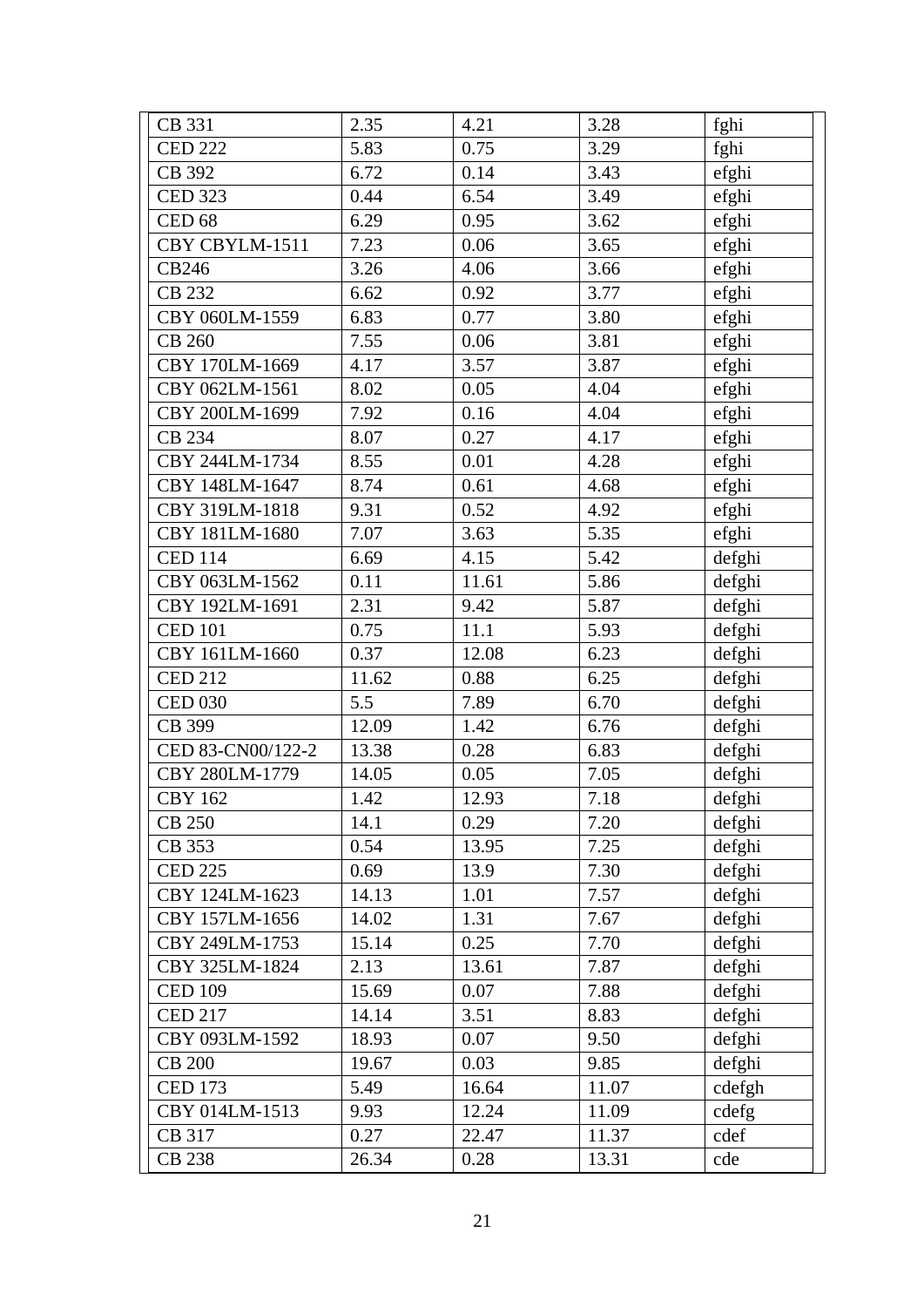| <b>CED 110</b> | 27.32 | 3.2  | 15.26 | bcd |
|----------------|-------|------|-------|-----|
| <b>CED 105</b> | 35.13 | 0.16 | 17.65 | bcd |
| CBY 101LM-1600 | 47.34 | 0.1  | 23.72 |     |
| CB 197         | 70.29 | 0.17 | 35.23 | a   |
| CBY 139LM-1638 | 76.18 | 3.72 | 39.95 | a   |

Screening of elite lines crossed with four resistant lines

Table 4 shows the factorial ANOVA analysis of the crosses made from the elite lines to the four resistance sources selected for this study. Very high variation in the replicates resulted in insignificant differences between all the crosses studied. The range of fumonisins in the crosses was from 0.059 to 20.135 µg/kg. This insignificance could mean that the elite lines used are all of similar resistance or natural variation in the trial was very high and therefor the crosses do not differ significantly. However, the main effect of the four resistant lines indicated that the line main effect was significant with the lines CB290 and CB222 being significantly more resistant than CML444 (Table 5).

Table 4. Factorial ANOVA of resistant lines crossed with elite lines screened for fumonisins.

| Source           | DF  | Type ISS    | Mean       | F Value | Pr > F  |
|------------------|-----|-------------|------------|---------|---------|
|                  |     |             | Square     |         |         |
| Rep              |     | 126.0244653 | 63.0122327 | 17.63   | < .0001 |
| <b>Reslines</b>  | ર   | 35.1478395  | 11.7159465 | 3.28    | 0.0211  |
| Crosses          | 48  | 151.7437804 | 3.1613288  | 0.88    | 0.6918  |
| Reslines*Crosses | 144 | 357.8085896 | 2.4847819  | 0.70    | 0.9942  |

Table 5. Resistance to fumonisins in the four resistant parent lines used to cross with elite lines.

| Lines  | Fumonisins (µg/kg) |  |
|--------|--------------------|--|
| CML444 | 4.134 a            |  |
| CB248  | $1.914$ ab         |  |
| CB290  | 1.252 h            |  |
|        |                    |  |
| CB222  | 1.032 h            |  |

#### **Discussion**

Screening of elite lines

Maize inbred lines with potential resistance to fumonisin accumulation, caused by *F. verticillioides* were identified from well adapted breeding lines used in South Africa. This is of great significance, because *F. verticillioides* is known to be the most common fungal pathogen associated with Fusarium ear rot in the country and because existing cultivars are not known to have sufficient resistance to fumonisin contamination (Rheeder *et al*, 1990). None of the inbred lines in this study were completely resistant to fumonisin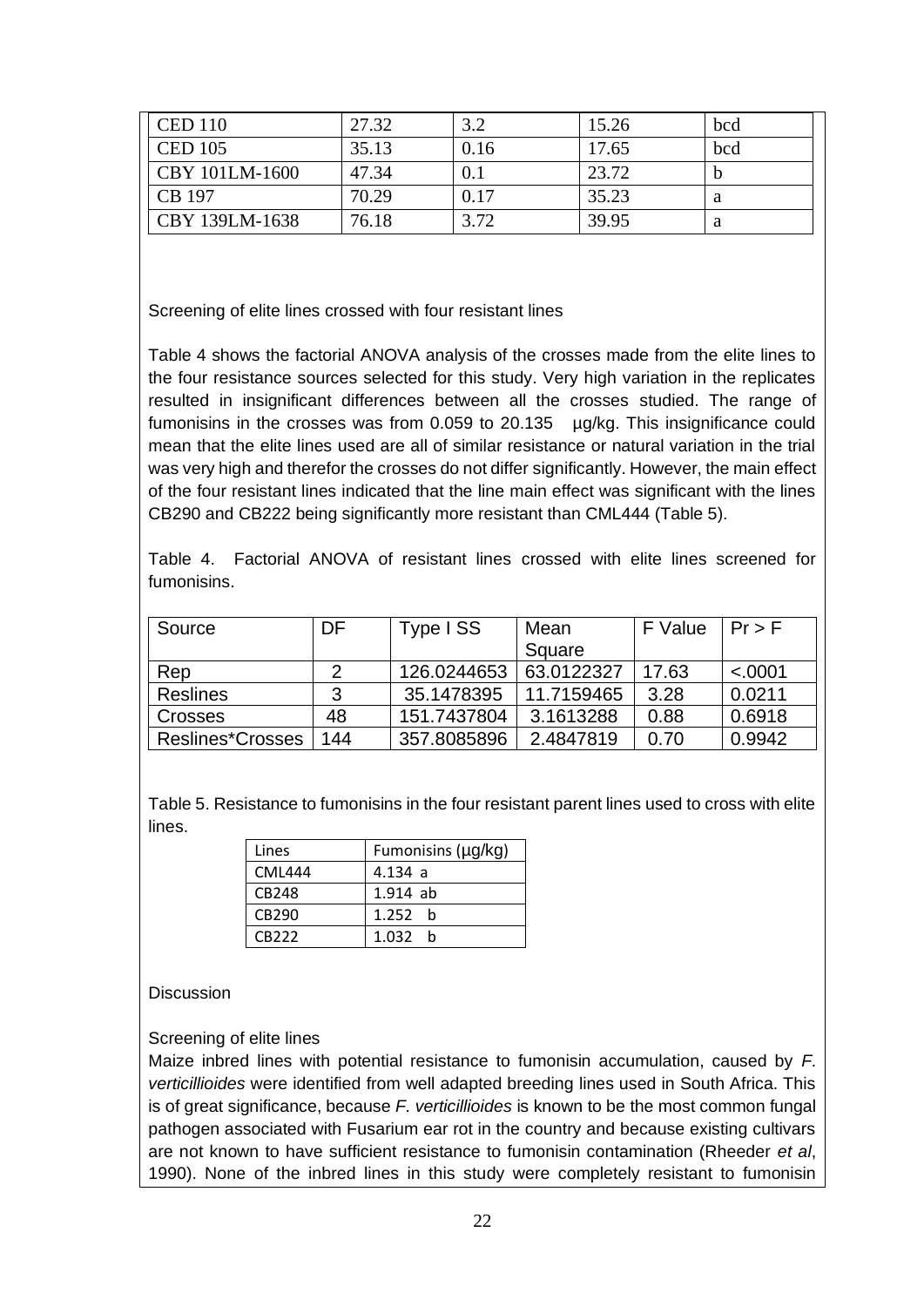production which is in agreement with Small *et al* (2012). However, some lines had consistently lower fumonisins at Potchefstroom and Makhatini. These lines can be potential sources of resistance to fumonisin production and could be used in a maize breeding program. However, there were many lines that did not differ significantly from the most resistant lines identified in the study. These most resistant lines would need to be screened again under a much higher fumonisin pressures over a number of localities to be able to select the most resistant and stable lines to be used in a breeding program.

The insignificant ranking of the maize lines screened over the two localities (Potchefstroom and Makhatini) may be due to different disease potentials as explained by Flett and McLaren (1994). This would have to be studied by planting different genotypes over a number of localities and seasons to determine the stability of resistance over different disease potentials.

Screening of elite lines crossed with four resistant lines

The four resistant lines used in this study differed significantly with CB290 and CB222 being the most resistant (Small *et al,* 2012; Netshifhefhe *et al*, 2018). However unlike results obtained by Netshifhefhe *et al* (2018) the crosses did not differ significantly. High replicate significant differences and generally low fumonisin levels may explain this anomaly. The fact that the resistant lines used in this study indicates that resistance to fumonisin does occur and could be used in maize breeding programs. However, the lack of significance in the crosses does cast some doubt on the efficacy of these lines used in crosses. Netshifhefhe *et al* (2018) however obtained significant differences between crosses with resistance sources which showed the opposite to findings in this present study. Netshifhefhe *et al* (2018) found the principle gene action to be additive in nature for fumonisin production in maize and that resistance was highly heritable, with resistance in the hybrids being similar to that of the parental inbred lines. Generally low levels of fumonisin were observed in this study which has previously been observed to be the case at Potchefstroom. Interactions between the environment and genotypes are well known to significantly affect fumonisin contamination (Munkvold 2003). Netshifhefhe *et al* (2018) reported that environment primarily contributed to FER severity and fumonisin contamination, whereas the genotype more prominently contributed to *F. verticillioides* colonisation. The hybrids in this study, therefor, need to be studied for resistance across locations with higher fumonisin potentials and over several seasons which may indicate significance between these test hybrids. Netshifhefhe *et al* (2018) reported recently that Makhatini is the more favourable locality to screen for fumonisin resistance. This location had a high relative humidity throughout the growing season and was relatively dry; both conditions that are favourable for *F. verticillioides* growth and fumonisin production during grain filling (month 3), which is the plant's most susceptible developmental stage (Miller 1994). The low infection and fumonisin levels observed in Potchefstroom may be due to the high rainfall as *F. verticillioides* is favoured by dry conditions (Miller 1994).

The principal gene action observed by Netshifhefhe *et al* (2018) was additive in nature for fumonisin production in maize. Resistance to fumonisin contamination was highly heritable, with resistance in the hybrids similar to that of their parental inbred lines. Breeding for resistance using inbred lines with a level of resistance to *F.*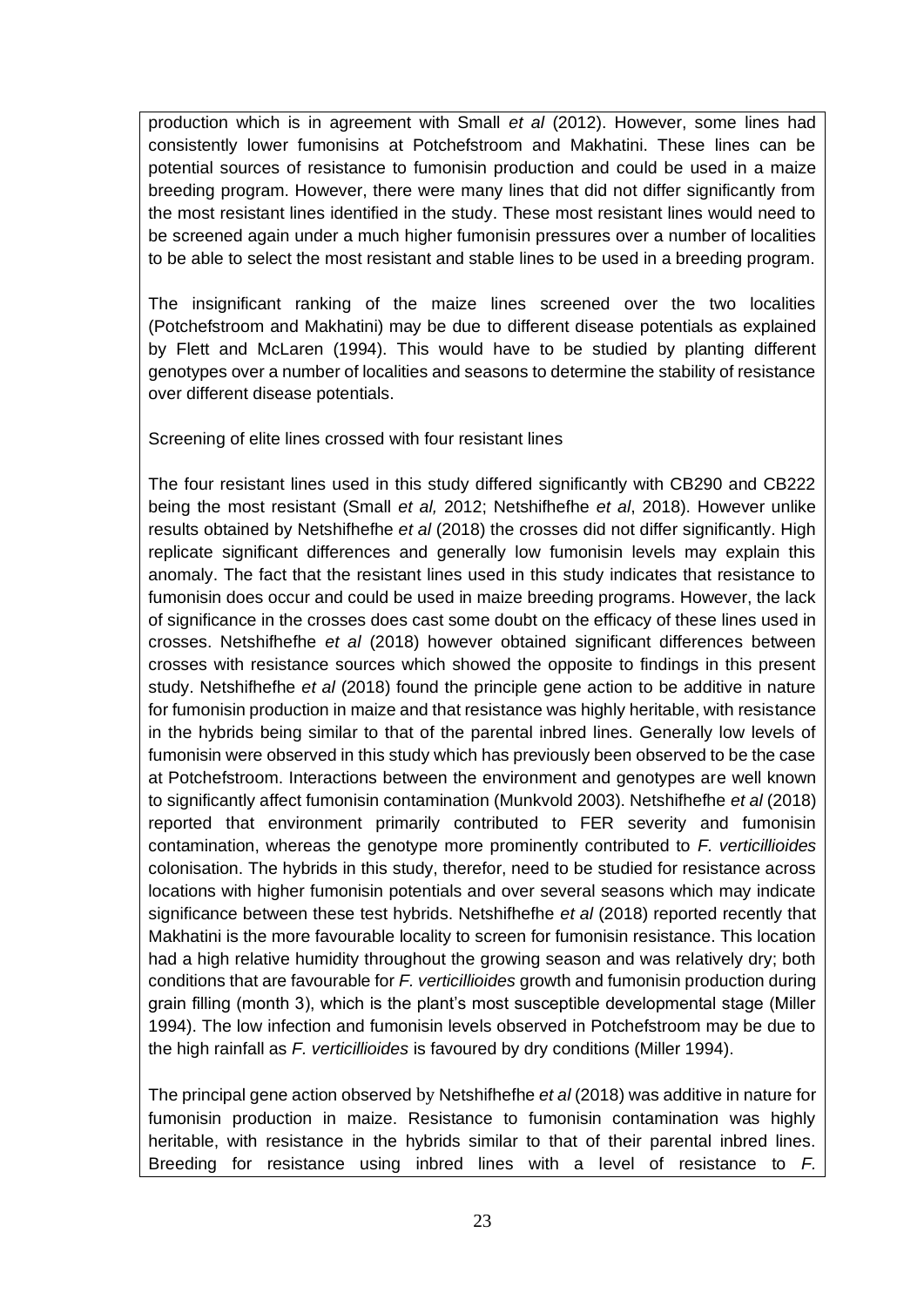*verticillioides*/fumonisins is recommended and should result in quicker and more efficient development of resistant maize cultivars.

# References

Bolger M, Coker RD, DiNovi M, Gaylor D, Gelderblom W, Olsen M, Paster N, Riley RT, Shephard G, Speijers GJA (2001) Fumonisins. In: Safety evaluation of certain mycotoxins in food. WHO Food Additives Series 47, FAO Food and Nutrition Paper 74. Prepared by the 56th Meeting of the Joint FAO/WHO Expert Committee on Food Additives (JECFA). WHO, Geneva, Switzerland, pp 103–279

Boutigny A-L, Beukes I, Small I, Zuhlke S, Spiteller M, Van Rensburg BJ, Flett BC and Viljoen A (2012) Quantitative detection of Fusarium pathogens and their mycotoxins in South African maize. Plant Pathol 61:522–531

Flett, B.C. & N.W. McLaren, 1994. Optimum disease potential for evaluating Stenocarpella maydis ear rot resistance in corn hybrids. Plant Disease 78: 587-589.

Government Gazette of South Africa (2016) Online publication: https://www.greengazette.co.za/documents/national- gazette-40250-of-05-september-2016-vol-615\_20160905- GGN-40250.pdf. Accessed 7 Dec 2016

Harrison LR, Colvin BM, Green JT, Newman LE, Cole JR (1990) Pulmonary oedema and hydrothorax in swine produced by fumonisin B1, a toxic metabolite of *Fusarium moniliforme*. J Vet Diagn Investig 2:217–221

IARC International Agency for Research on Cancer (2002) IARC monographs on the evaluation of carcinogenic risks to humans. In: Some traditional herbal medicines, mycotoxins, naphthalene and styrene, vol. 82, p 590. https:// monographs.iarc.fr/wpcontent/uploads/2018/06/mono82. pdf. Accessed 19 Apr 2016

Janse van Rensburg, B, McLaren N.W, Flett, B.C. and Schoeman, A. 2015. Fumonisin producing Fusarium spp. and fumonisin contamination in commercial South African maize. European Journal of Plant Pathology. 141: 491-504.

Kellerman TS, Marasas WFO, Thiel PG, Gelderblom WC, Cawood M, Coetzer JA (1990) Leukoencephalomalacia in 2 horses induced by oral dosing of fumonisin B1. Onderstepoort. J Vet Res 57:269–275

King SB, Scott GE (1981) Genotypic differences in maize to kernel infection by *Fusarium moniliforme*. Phytopathology 71:1245–1247

Mar'ın S, Magan N, Belli N, Ramos AJ, Canela R, Sanchis V (1999) Two-dimensional profiles of fumonisin B1 production by *Fusarium moniliforme* and *Fusarium proliferatum* in relation to environmental factors and potential for modelling toxin formation in maize grain. Int J Food Microbiol 51:159–167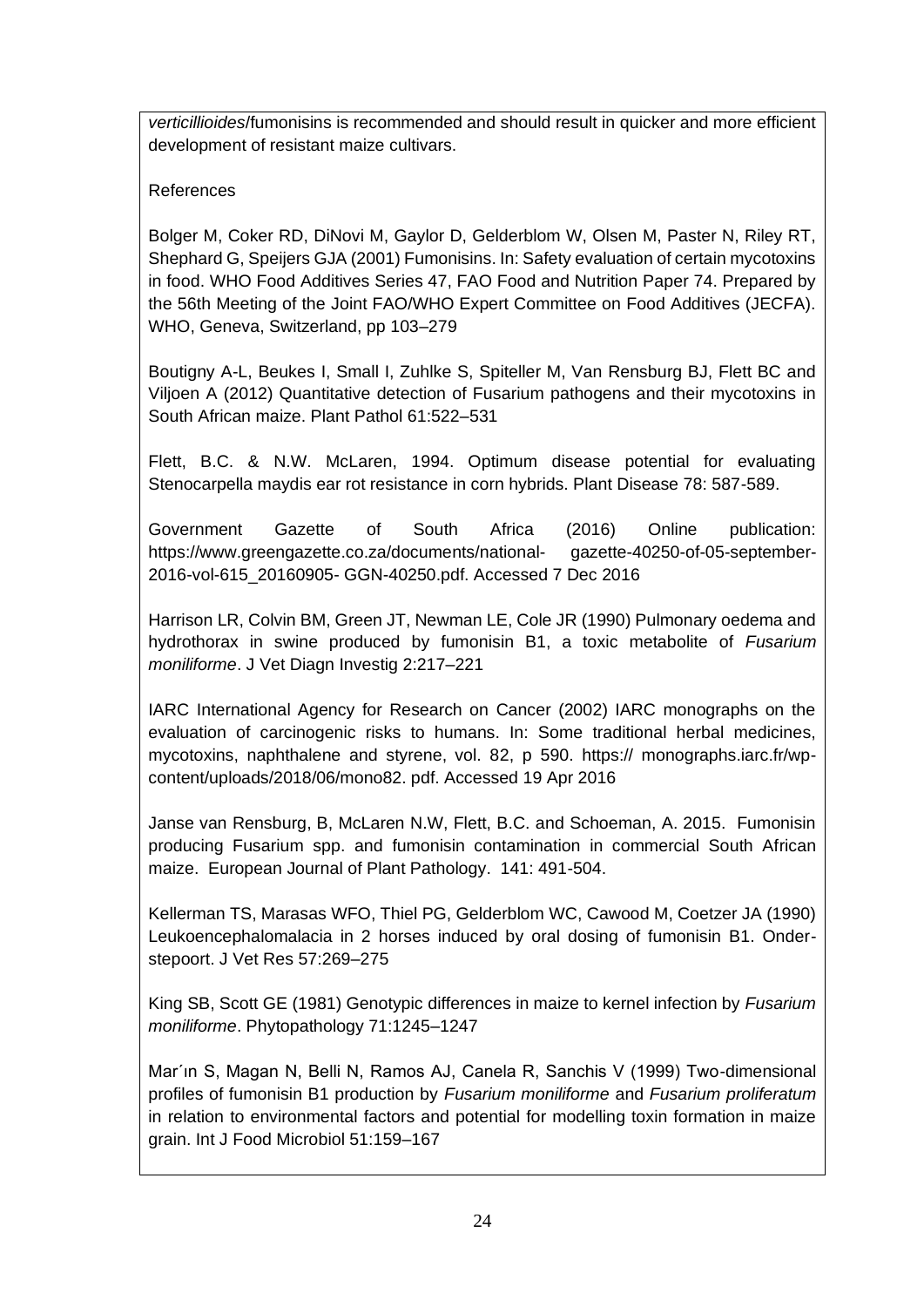Marasas WFO, Riley RT, Hendricks KA, Stevens VL, Sadler TW, Gelineau-van Waes J, Missmer SA, Cabrera J, Torres O, Gelderblom WCA, Allegood J, Martinez C, Maddox J, Miller JD, Starr L, Sullards MC, Roman A, Voss KA, Wang E, Merrill AH Jr (2004) Fumonisins disrupt sphingolipid metabolism, folate transport, and neural tube development in embryo culture and in vivo: a potential risk factor for human neural tube defects among populations consuming fumonisin-contaminated maize. J Nutr 134:711– 716

Marijanovic DR, Holt P, Norred WP, Bacon CW, Voss KA, Stancel PC (1991) Immunosuppressive effects of *Fusarium moniliforme* corn cultures in chicken. Poult Sci 70:1895–1901

Miller JD (1994) Epidemiology of Fusarium diseases of cereals. In: Miller JD, Trenholm HL (eds) Mycotoxins in grain: compounds other than aflatoxin. Eagan Press, St. Paul, pp 19–36

Munkvold GP (2003) Epidemiology of Fusarium diseases and their mycotoxins in maize ears. Eur J Plant Pathol 109:705–713

Munkvold GP, Desjardins AE (1997) Fumonisins in maize: can we reduce their occurrence? Plant Dis 81:556–565

Ncube E, Flett BC, Waalwijk C, Viljoen A (2011) Fusarium spp. and levels of fumonisins in maize produced by subsistence farmers in South Africa. S Afr J Sci 107:1–7

Netshifhefhe, N.E.I., Flett, B.C., Viljoen, A. & Rose, L.J. 2018. Inheritence and genotype by environment analyses of resistance to *Fusarium verticillioides* and fumonisin contamination in maize F1 hybrids. Euphytica 214:235.

NGFA. National Frain and Feed Association (2011) FDA mycotoxin regulatory guidance: A guide for grain elevators, feed manufacturers, grain processors and exporters, p 5. <https://www.ngfa.org/wpcontent/uploads/NGFA> Compliance Guide-FDA Regulatory Guidance for Mycotoxins 8-2011.pdf. Accessed 24 Mar 2016

Qureshi MA and Hagler WM (1992) Effect of fumonisin-B1 exposure on chicken macrophage functions in vitro. Poult Sci 71:104–112

Rheeder, J.P., Marasas, W.F.O., Van Wyk,P.S. and Van Schalkwyk, D.J. 1990. Reaction of South African cultivars to ear inoculation with *Fusarium moniliforme*, *F. graminearum* and *Diplodia maydis*. Phytophylactica 22:213-218.

Rheeder JP, Marasas WFO, Thiel PG, Sydenham EW, Shepard GS, van Schalkwyk DJ (1992) *Fusarium moniliforme* and fumonisins in corn in relation to human esophageal cancer in Transkei. Phytopathology 82:353–357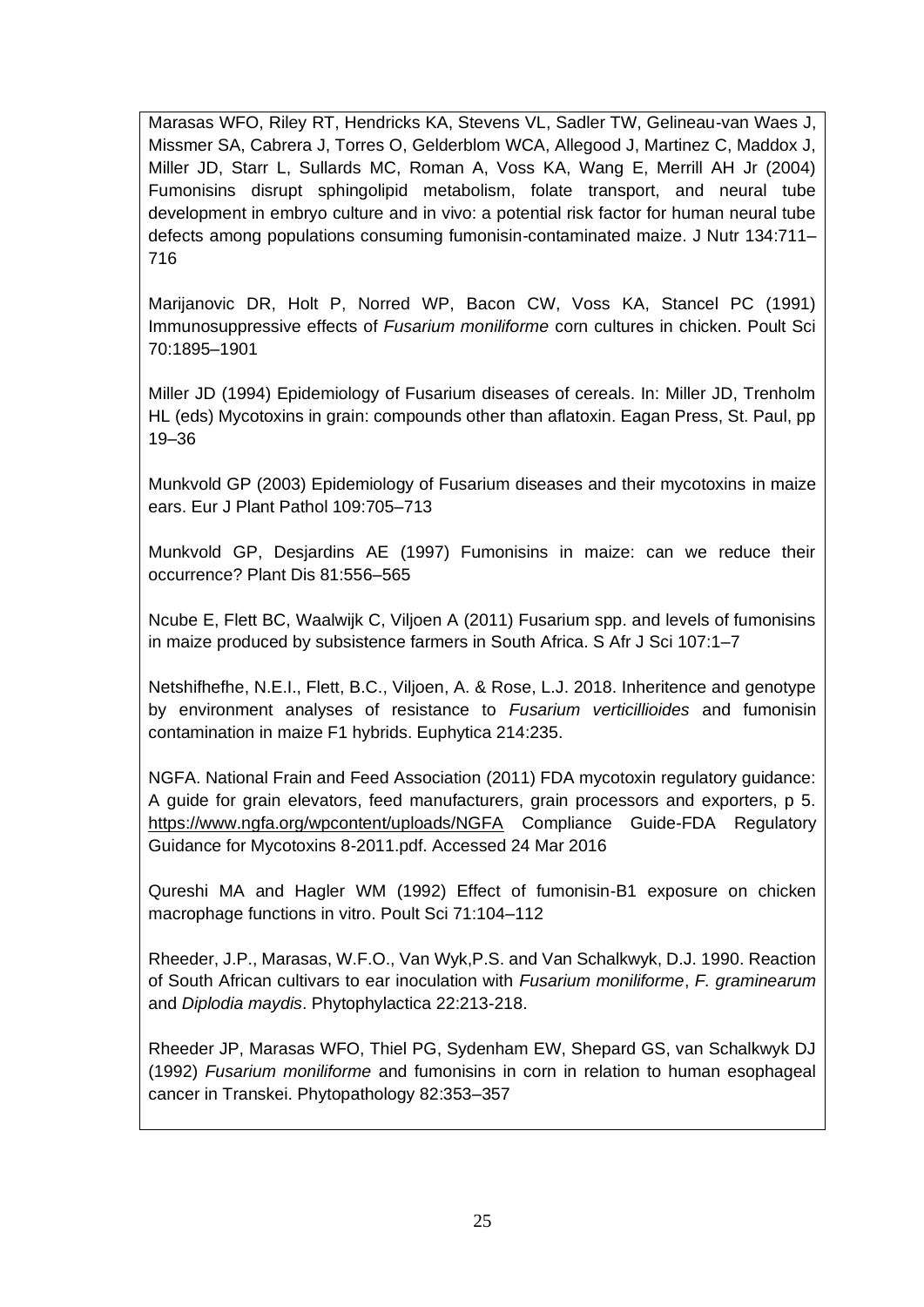Rose LJ, Mouton M, Beukes I, Flett BC, Vyver CVD, Viljoen A (2016) Multi-environment evaluation of maize inbred lines for resistance to Fusarium ear rot and fumonisins. Plant Dis 100:2134–2144

Rose LJ, Okoth S, Beukes I, Mouton M, Flett BC, Makumbi D, Viljoen A (2017) Determining resistance to *Fusarium verticillioides* and fumonisin accumulation in maize inbred lines resistant to Aspergillus flavus and aflatoxins. Euphytica 213:93

Schjøth JE, Tronsmo AM, Sundheim L (2008) Resistance to *Fusarium verticillioides* in 20 Zambian maize hybrids. Phytopathology 156:470–479

Shephard GS (2008) Impact of mycotoxins on human health in developing countries. Food Addit Contam 25:146–151

Shephard GS, Marasas WFO, Burger HM (2007) Exposure assessment for fumonisins in the former Transkei region of South Africa. Food Addit Contam 24:621–629

Small, I.M., Flett, B.C., Marasas, W.F.O., McLeod, A., Stander, M.A. & Viljoen, A. 2012. Resistance in maize inbred lines to *Fusarium verticillioides* and fumonisin accumulation in South Africa. Plant Disease 96: 881 - 888.

White D (1999) Fusarium kernel or ear rot. Compendium of corn diseases. American Phytopathological Society Press, St. Paul

# *9. Scientific outputs*

*9.1 Outputs of project as stated in the application*

| <b>Expected outputs</b> | <b>Numbers</b> | Achieved (yes/no or n.a.) | Nature of output e.g. title<br>of papers, description,<br>etc. |
|-------------------------|----------------|---------------------------|----------------------------------------------------------------|
| Scientific papers:      | 0              |                           |                                                                |
| Technical reports:      | 3              |                           |                                                                |
| Databases:              |                |                           |                                                                |
| Procedures/methods:     |                |                           |                                                                |
| Human capacity          |                |                           |                                                                |
| development:            |                |                           |                                                                |
| Technology transfer:    | $\Omega$       |                           |                                                                |
| Other outputs:          |                |                           |                                                                |

#### *9.2 Reasons for outputs not achieved*

#### *10. Successful institutional and inter-institutional collaboration*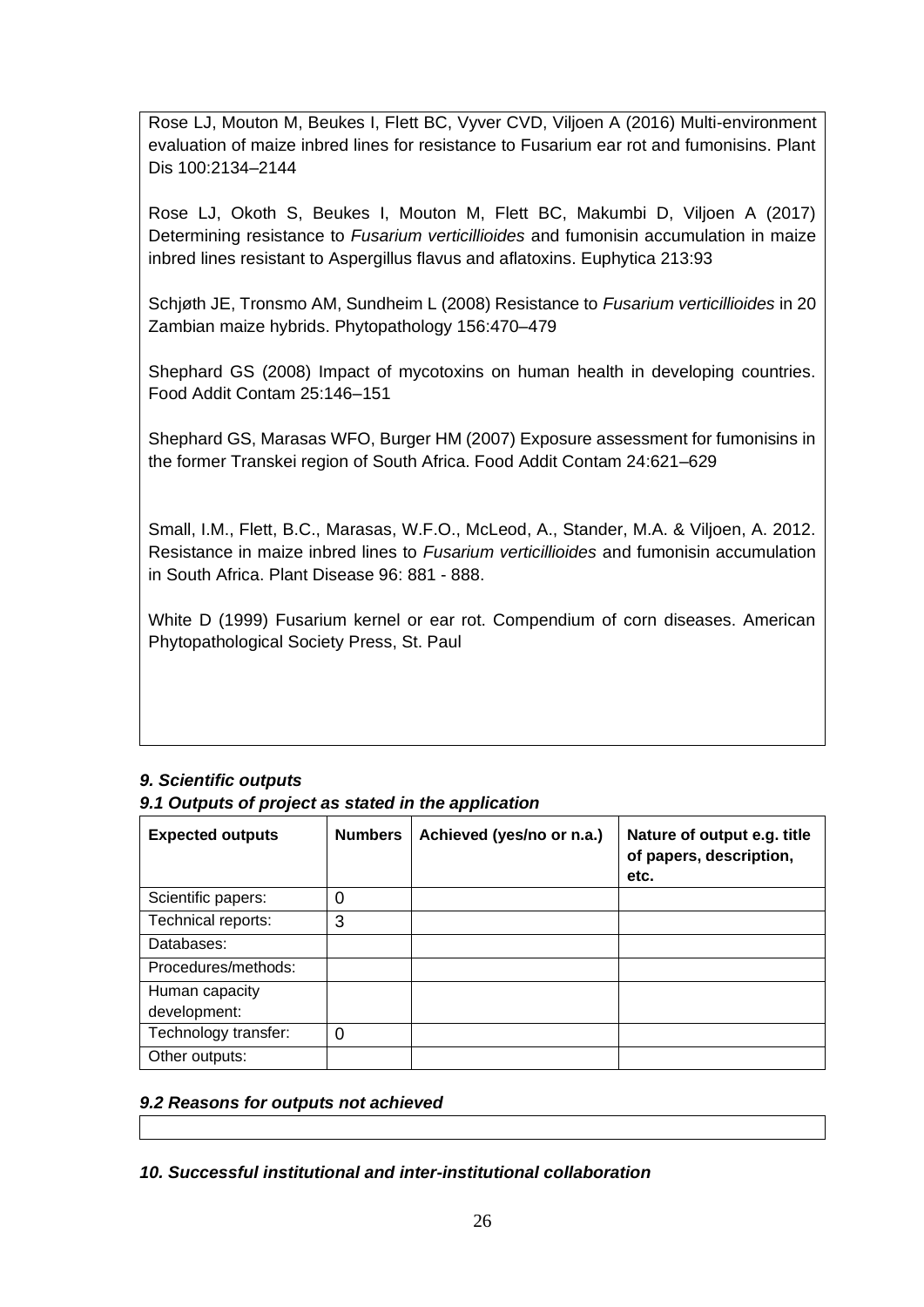| <b>Researcher</b>          | <b>Institution</b>             | Role                                                |
|----------------------------|--------------------------------|-----------------------------------------------------|
| Dr Lindy Rose              | <b>Stellenbosch University</b> | <b>LCMS</b> analysis                                |
| Nicolene Cochrane          | <b>ARC-Biometry</b>            | Data analysis                                       |
| Dr Belinda J. van Rensburg | ARC-GC                         | Fumonisin<br>analysis<br>and<br>inoculum production |
|                            |                                |                                                     |
|                            |                                |                                                     |

#### *11. Benefit of the outputs to the maize industry*

Resistant lines identified in the study may be used to develop fumonisin resistant hybrids in private and public breeding programs.

## 12. Progress with regards to human resource development (e.g. training of post*graduate students in mycotoxin research)*

A potential PhD student Mr Moses Ramusi was identified and started his PhD on this project. After two years and poor progress he resigned and took up employment elsewhere.

## *13. Statement whether funds were adequate to complete the project*

Originally we were relying on THRIP funding as well as Maize Trust/ARC funding to complete this study. THRIP funding was stopped for the duration of this study. This forced us to prioritise and scale down on what was originally planned for this study.

## *14. Comments (discuss anything you wish to share with The Maize Trust)*

Firstly, the researchers were relying heavily on NRF THRIP funding which was awarded the previous year before the study began. However, the season that this study began THRIP funding was not approved. The investigators had to then downscale the original plan. This was done by screening one rep each at Makhatini and Potchefstroom instead of three replicates per locality. When making the crosses initially at Makhatini many lines flowered out of sync with the resistant lines. This forced us to make lines the following season at Potchefstroom taking the various flowering dates into account. Originally we intended planting the crosses at two localities namely Makhatini and Potchefstroom but due to lack of THRIP funding and time constraint (regarding duration of the project we were forced to plant at Potchefstroom only). Unfortunately, the fumonisin levels at Potchefstroom were lower than those at Makhatini, as shown by the line screening studies. Ideally this study should have been planted at both localities. Originally we were going to do a diallele analysis in this project but due to financial constraints we had to consolidate resources. The ARC-GCI did however collaborate with Stellenbosch University on a student project which included a diallele analysis. The Potchefstroom trials of this diallele analysis were funded by this project. The diallele study was published as Netshifhefhe, N.E.I., Flett, B.C., Viljoen, A. & Rose, L.J. 2018. Inheritence and genotype by environment analyses of resistance to *Fusarium verticillioides* and fumonisin contamination in maize F1